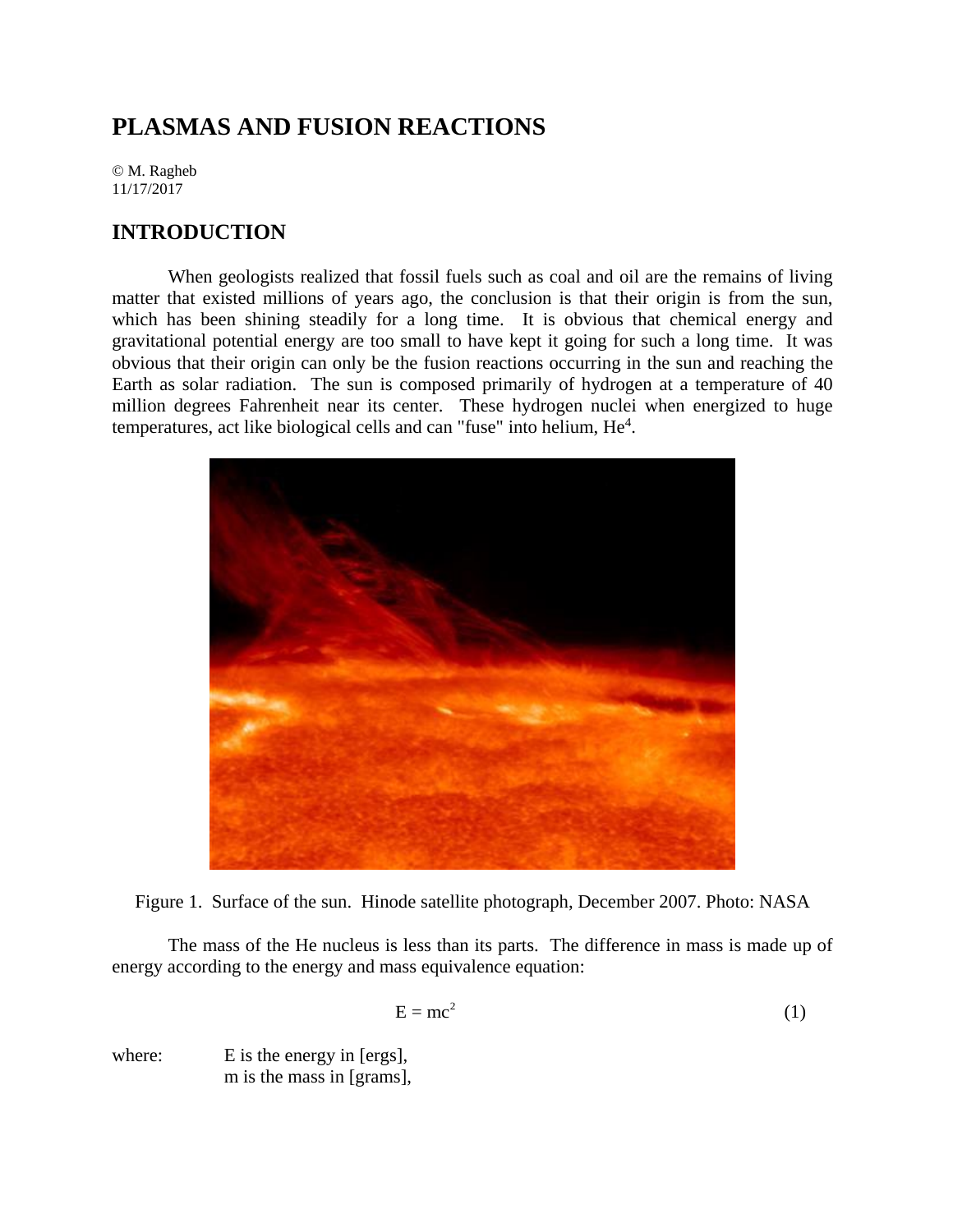c is the speed of light =  $3 \times 10^{10}$  [cm/sec].

The subjects of plasmas and fusion are fertile fields of research for engineers, physicists, and applied mathematicians. Recently, the research in plasma physics has been directed toward the possible technological applications, particularly, controlled thermonuclear fusion, as well as ionic propulsion for space flight, direct conversion of heat energy into electricity, and other applications. Some of the problems encountered include the magnetic confinement of plasmas into future devices providing ample energy supplies since they involve the fusion of nuclei of hydrogen  $(1D^2)$  and elements (Lithium) that are plentiful in the ocean waters and the Earth's crust. The realization of these fusion phenomena has been achieved in a fast release manner in thermonuclear devices. It has however remained a challenge to build devices that would release fusion energy in a controlled manner.

There seems to be a gap existing between the experimental knowledge and the theoretical knowledge in those fields. As described by the Nobel Prize laureate Alfvèn:

"Since thermonuclear research started with Zeta, Tokamaks, Stellarators not to forget the Perhapsastron - plasma theories have absorbed a large part of the energies of the best physicists of our time. The progress which has been achieved is much less than was originally expected. The reason may be that from the point of view of the traditional theoretical physicist, a plasma looks immensely complicated. We may express this by saying that when, by an immense numbers of vectors and tensors and integral equations, theoreticians have prescribed what a plasma *must* do, the plasma, like a naughty child, refuses to obey. The reason is either that the plasma is so silly that it does not understand the sophisticated mathematics, or it is that the plasma is so clever that it finds other ways of behaving, ways which the theoreticians were not clever enough to anticipate. Perhaps the noise generation is one of the nasty tricks the plasma uses in its IQ competition with the theoretical physicists."

As discussed by Peratt:

"… the Universe is predominantly matter in its plasma state and electromagnetic forces are stronger than gravitation by 39 orders of magnitude. The "missing mass" problem that plagues astronomy at every facet in its size hierarchy may not exist at all when electromagnetism augments gravitation. If the properties of plasma are the same everywhere from the micrometer-dimensioned structures produced in the dense plasma focus, to the Hubble distance, then not only can our knowledge of the Universe be improved, but also a *backflow* of data to laboratory experiments can be expected."

# **PLASMAS**

Langmuir introduced the word "Plasma" in 1928 in a paper on "Oscillations in Ionized Gases." He does not give a motivation for using this word, but it appears he is inspired from medical terminology. He states: "We shall use the name 'plasma' to describe this region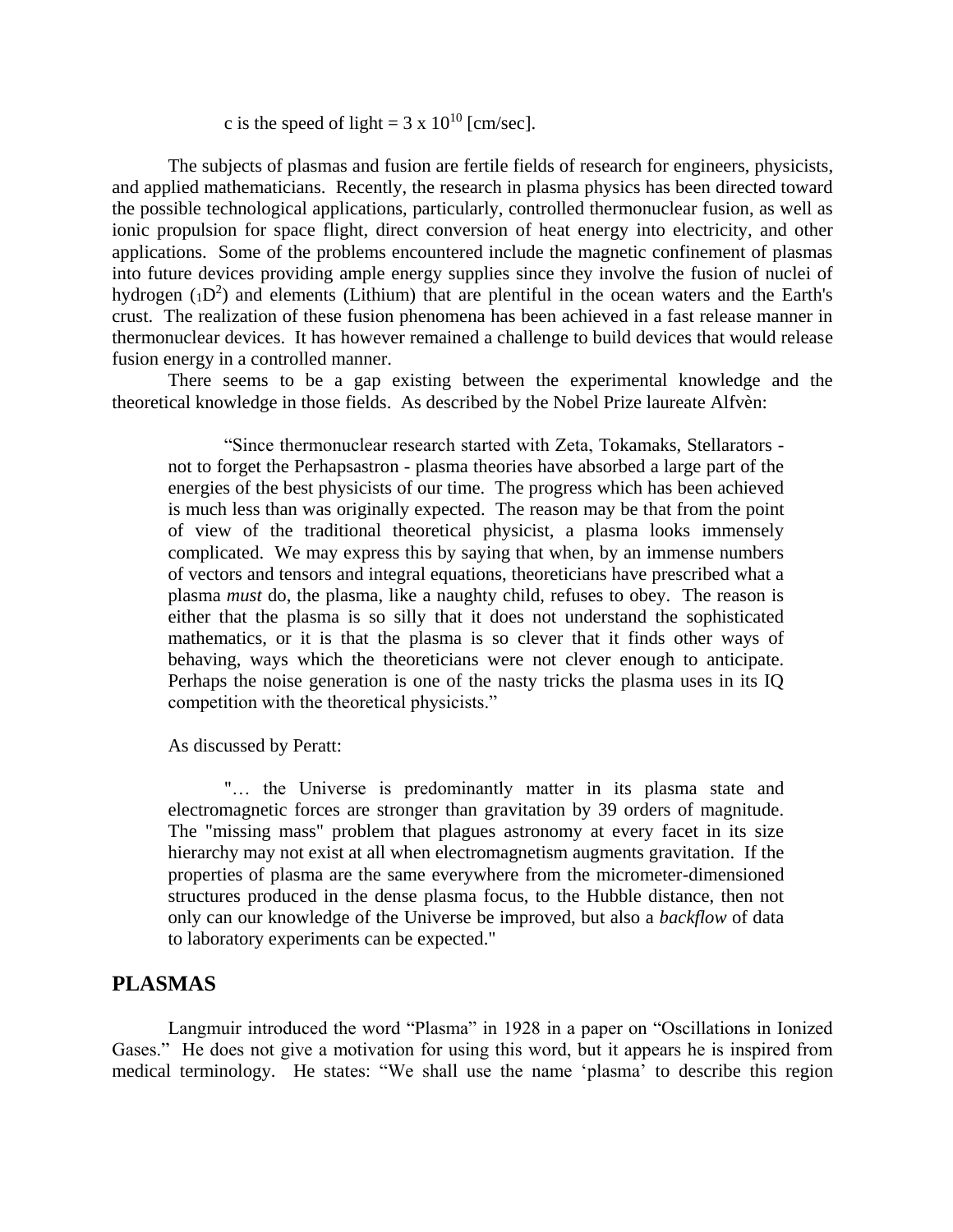containing balanced charges of ions and electrons." His adoption of this biological term may be related to the behavior of the plasma like a living cell. A plasma is known to protect itself from the environment by a *double-layer* or *plasma sheath*, in the same way that a living biological cell protects itself with a cell wall from its environment.

In its most general sense, as defined by Boyd and Sanderson, "plasma" is any state of matter that contains enough free charged particles for its dynamical behavior to be dominated by electrodynamics forces. The field largely covers ionized gases, even though it encompasses the solid state, where electrons in metals and semiconductors fall under this category. At a very low level of 0.1 percent ionization, a gas achieves an electrical conductivity of 1/2 its possible maximum, and thus exhibits some electromagnetic properties. At 1 percent ionization, the conductivity is at 1/2 its maximum value with significant electromagnetic interaction.

Almost all matter in the Universe can be described as plasma, as shown in Table 1. The sun and the stars are completely ionized, as well as interstellar gas, due to the effect of stellar radiation as shown in Fig. 2.



Figure 2. Different plasma phenomena. Large loop plasma prominences on the surface of the sun, associated with locally intense magnetic fields on the left. A laboratory produced plasma in the middle. A lightning bolt discharge at the right.

The Earth from that perspective is thus a very special situation, where plasma formation is rare, except for transient plasmas generated by lightning occurrences. On the other hand, the Earth's upper atmosphere is ionized, and is known as the *ionosphere*. It was in terms of the plasma properties of the ionosphere that the transmission of radio waves over long distances was first explained. Farther out the Earth's radiation belts known as the Van Allen belts contain electrons and protons trapped from the solar wind by the Earth's magnetic field.

# **SOLAR WIND**

The solar wind is a stream of electrically charged gas mostly composed of hydrogen that blows outward from the sun in all directions at a speed of about a million mph or1.6 million kilometers per hour. The existence of the solar wind was first theorized about a half century ago and its existence was confirmed in the 1970s. It buffets planetary atmospheres. On Earth, it can disrupt satellites, power grids and communications, under certain circumstances. The Earth's magnetic field protects against the solar wind, creating a bubble around which the solar wind flows.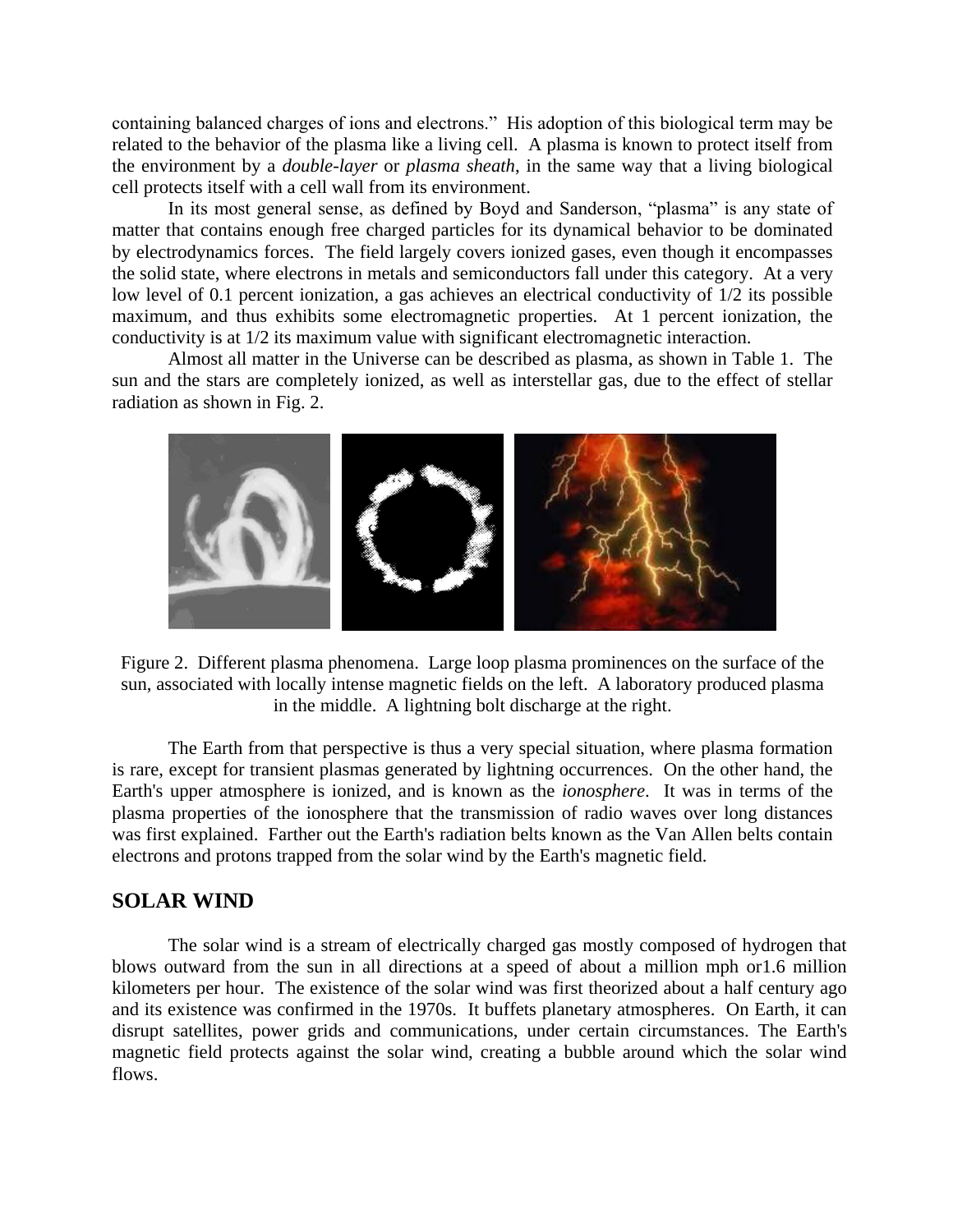Driving the solar wind are s Alfvèn waves which are strong magnetic waves that ripple through the plasma of the sun's atmosphere, or corona, transferring energy from the star's surface and into the solar wind.

The waves are named after Swedish physicist Hannes Alfvèn, whose prediction of their existence helped earn him a Nobel Prize in physics 1970. He died in 1995.

Two mechanisms appear to power the solar wind. The first involves the way the sun's magnetic field undergoes rapid changes in its shape: as the magnetic field changes shape, it generates Alfvèn waves along its length that accelerate the charged gas and blow it into space. A second mechanism powering the solar wind involves the sun's chromosphere, the region sandwiched between the solar surface and its corona. Images from the Hinode's Solar Optical Telescope found that the chromosphere is filled with Alfvèn waves, which when they leak into the corona are strong enough to trigger the solar wind.

# **THE EARTH'S RADIATION PROTECTIVE BELTS**

In 1958, Van Allen and his coworkers identified the Earth's radiation belts as adiabatic mirror traps generated by the Earth's magnetic field and trapping electrons and protons from the solar wind. The Van Allen radiation is trapped in a toroidal shape region centered around the geomagnetic equator. Were it not for these traps, the solar wind particles would have bombarded the Earth's surface with radiation stripping it of water and consequently of biological life, as is thought to have happened on Mars. Mars possesses only localized magnetic fields associated with local volcanic activity.

Energetic particles injected into the Earth's magnetic field describe helical trajectories from the North Pole to the South Pole called *banana orbits*. In fact they are trapped in a magnetic mirror, reversing their trajectories and getting reflected in the stronger field regions around the magnetic poles. The transit time from one pole to the other is of the order of 1 second. Those particles leaking to the Earth's surface, while rotating around the magnetic field lines, lose their energy by emitting electromagnetic radiation and leading in the northern climates to the Northern Lights or *Aurora Borealis* displays. In the southern hemisphere there are designated as *Aurora Australis*.

| Plasma Type         | Density,<br>[n cm <sup>-3</sup> ] | Temperature,<br>T[K] | Magnetic<br>Induction,<br><b>B</b> [Gauss] |
|---------------------|-----------------------------------|----------------------|--------------------------------------------|
| Interstellar Gas    |                                   | $10^{4}$             | $10^{-6}$                                  |
| Solar Corona        | 10 <sup>6</sup>                   | $10^{6}$             | $10^{-4}$                                  |
| Ionosphere          | $10^{6}$                          | $10^{3}$             | $10^{-1}$                                  |
| Q-plasma            | $10^{8}$                          | $10^{5}$             | $10^{2}$                                   |
| Dense Q-plasma      | $10^{11}$                         | $10^{4}$             | $10^{3}$                                   |
| Tenuous, hot plasma | $10^{12}$                         | $10^{6}$             | $10^3$                                     |
| Arc discharge       | $10^{14}$                         | 10 <sup>4</sup>      | $10^3$                                     |
| Dense, hot plasmas  | $10^{16}$                         | 10 <sup>6</sup>      | 10 <sup>4</sup>                            |
| Thermonuclear       | $10^{16}$                         | $10^{8}$             | 105                                        |

Table 1. Plasma Types and their Parameters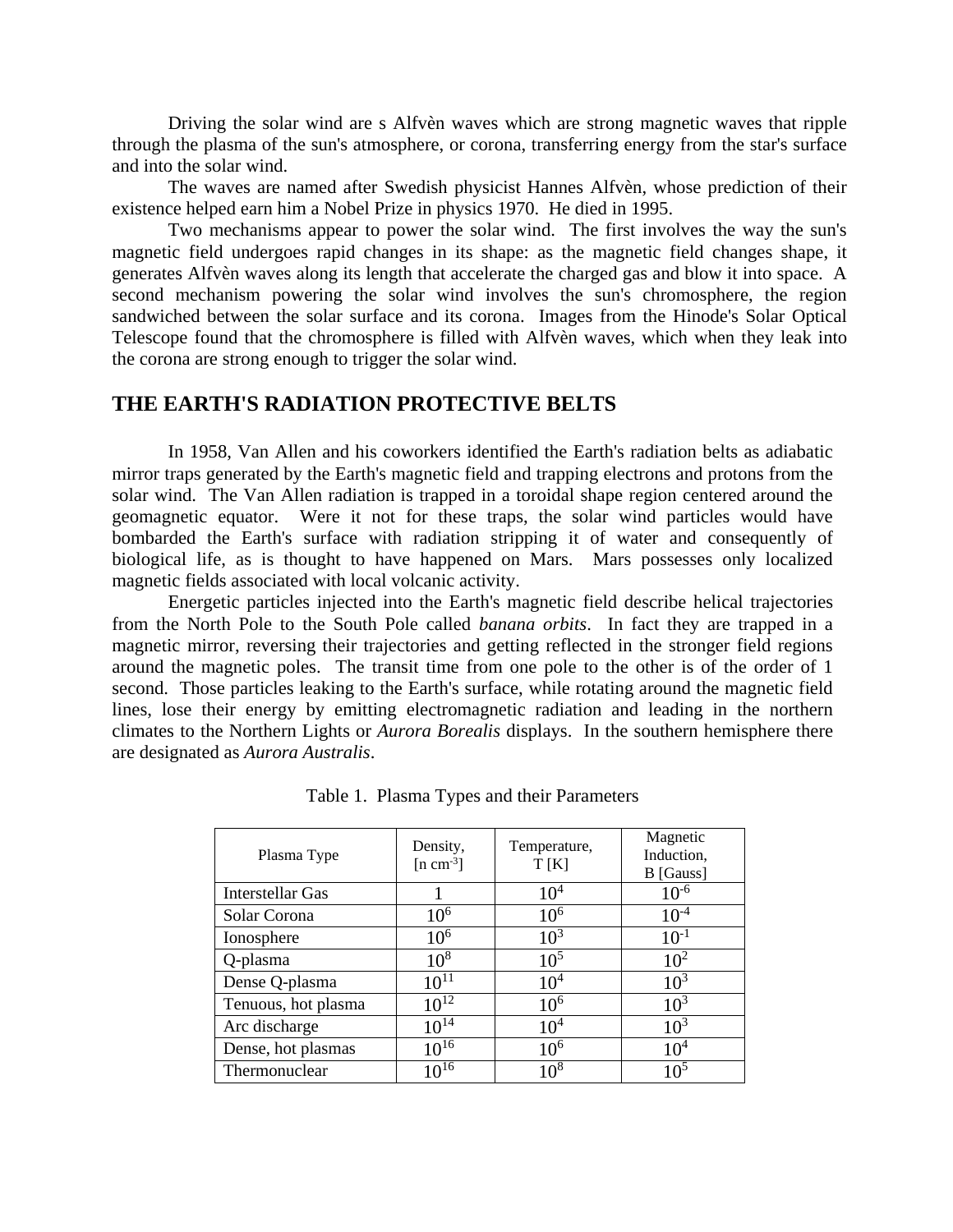

Figure 3. Northern lights at Traverse City, Michigan, USA and at Norway.

The Explorer I satellite had cosmic radiation detectors on board. These detectors stopped functioning at distances about 700 km and beyond from the Earth. Below 700 km, the detectors started functioning again. Tests showed that the detectors became choked when the radiation level became 10,000 times the level of the cosmic radiation that they were designed to detect. Further tests with the Explorer series of satellites such as Explorer IV and VI, and Pioneer III, as well as by lunar probes, helped establish the morphology of the Earth's radiation belts.

They consist of two zones of high intensity particle radiation surrounding the Earth, with no clear boundary between them. The inner belt is a few thousand kilometers from the Earth's surface, while the outer belt is at 20,000 km away. The particles in the belts are primarily electrons and protons. In the inner belt, the protons have a kinetic energy of 40 MeV and above. Some deuterons and tritons are also present at 1 percent of the proton densities. The energies of the protons trapped in the outer belts are lower at 0.1 MeV to a few MeV. In fact there exists several low energy overlapping proton belts surrounding the Earth, and taking the shape of its geomagnetic field lines. The outer belt of electrons is separate from the protons belts at about a distance of 30,000 km, and possessing kinetic energies above 40 keV.

Project Argus in 1958 exploded nuclear devices at a height of about 650 km to demonstrate the process of the trapping of charged particles in the Earth's geomagnetic field. Electrons from the explosion were injected in the magnetic field of the Earth, and an artificial radiation belt established itself and persisted from a few days to a few weeks. The Explorer IV satellite measured the thickness of these artificial belts at about 40 km. Aurora Borealis displays resulted over the Hawaiian Islands as a result of the charged particles trapping.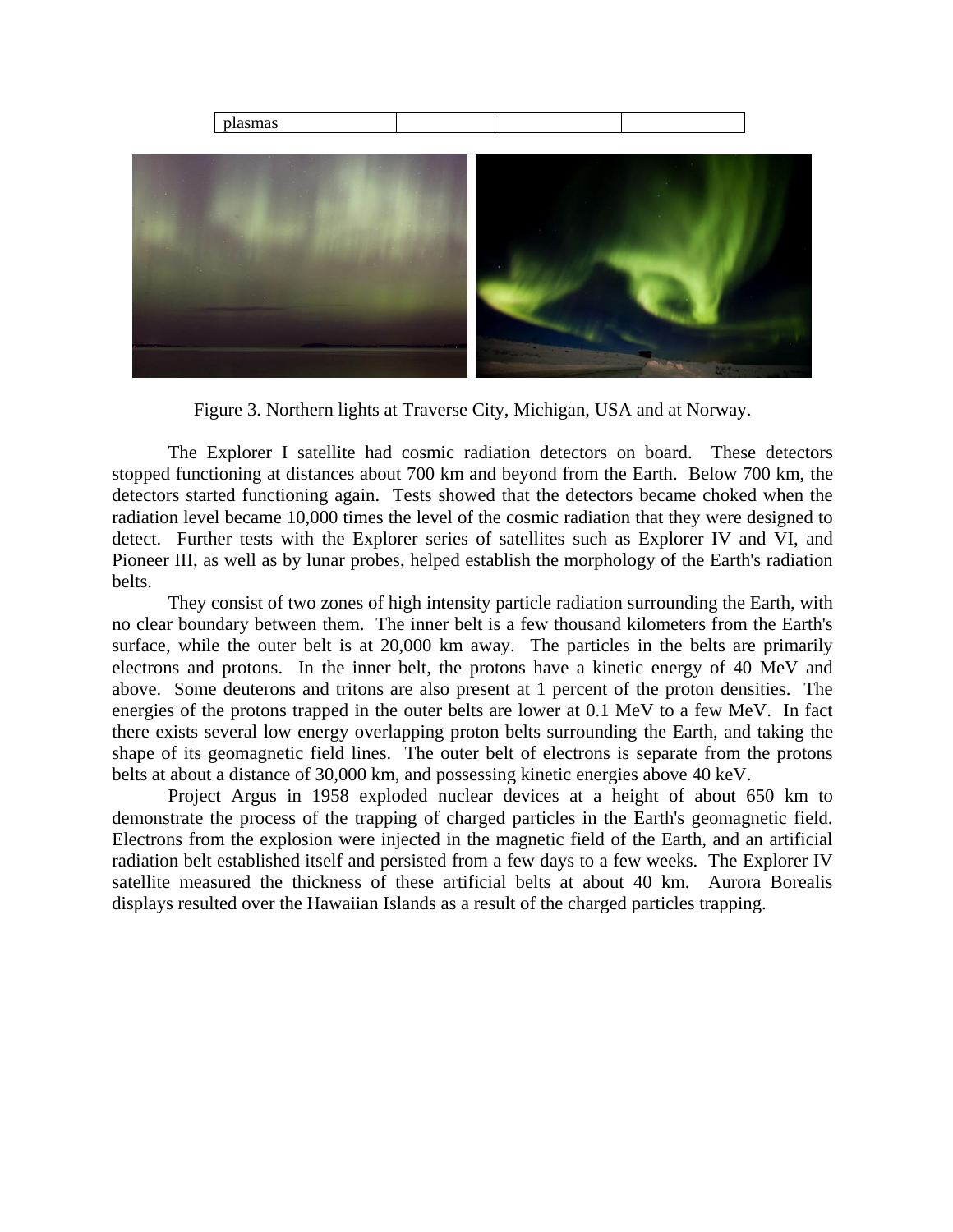

Figure 4. Structure of the Earth's Van Allen Belts, and the charged particles banana orbits between the magnetic poles. Source: NASA.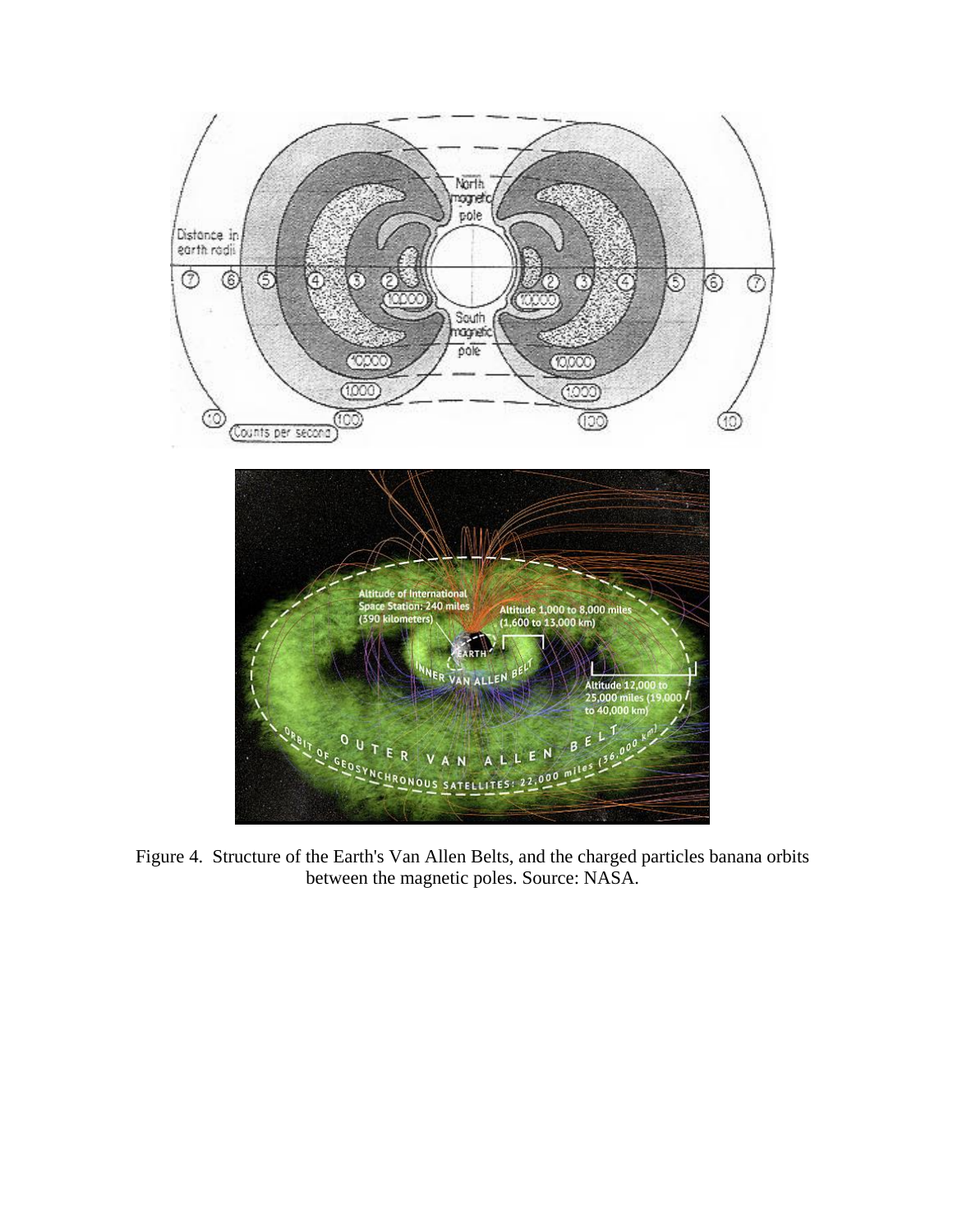

Figure 5. Banana orbits of charged particles trapped in the Earth's magnetic field.

In the inner zone, the particle density appears to be constant with time. The radiation intensity in the outer zone can vary by several orders of magnitude depending on solar activity. The particles in the outer belt originate primarily from the sun, and some of those in the inner belt may originate from the decay of neutrons in the upper atmosphere by cosmic rays. The intensity of the particles in the outer zone correlates with major solar flares with duration from 10-100 hours.

Large numbers of protons with energies larger than 10 MeV, and some low energy electrons as shown in Table 2, dominate the radiation environment in the inner belt. In the outer region, electrons with energies less than 1 MeV predominate, with a small number of protons with energies larger than 30 MeV.

The inner zone of the belt has its lower edge at an altitude of 400 km at 300 degrees East longitude, and at about 1300 km at 100 degrees to the east. The energy fluxes in the inner belt are as high as 100 [ergs /  $(cm<sup>2</sup>$ .sec.streradian)], beneath an absorber of 1 [mg/cm<sup>2</sup>] in thickness. Exposure levels of about 10 Roentgens/hr have been observed in the inner zone with equipment shielded by an ordinary structure of low Z material with a thickness of 1 [ $g$ m/cm<sup>2</sup>].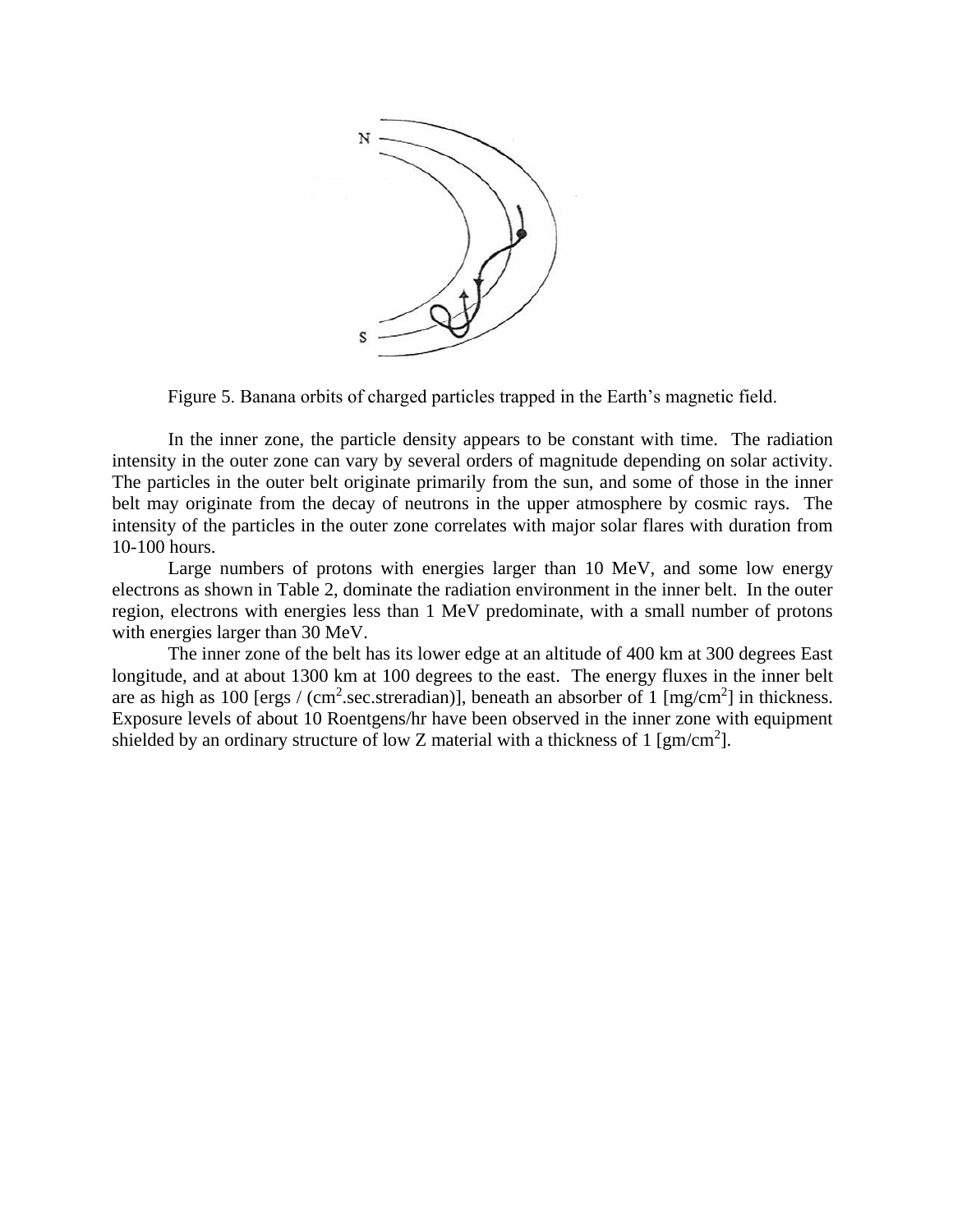

Figure 6. The inner and outer Van Allen belt zones. Source: NASA.

| Zone                    | Particles | Threshold  | Intensity, Omnidirectional or                    |
|-------------------------|-----------|------------|--------------------------------------------------|
|                         |           | Energy     | Unidirectional                                   |
| <b>Inner Zone</b>       |           |            |                                                  |
|                         | Electrons | $>20$ keV  | $2x10^9$ [particles/(cm <sup>2</sup> .sec.ster)] |
| Heart: 3600 km.         | Electrons | $>600$ keV | $1x10^7$ [particles/(cm <sup>2</sup> .sec.ster)] |
| Altitude: 2240-5450 km  | Protons   | $>40$ MeV  | $2x10^4$ [particles/(cm <sup>2</sup> .sec)]      |
|                         |           |            |                                                  |
| <b>Outer Zone</b>       |           |            |                                                  |
|                         | Electrons | $>20$ keV  | $1x10^9$ [particles/(cm <sup>2</sup> .sec)]      |
| Heart: 16,000 km        | Electrons | $>200$ keV | $1x10^9$ [particles/(cm <sup>2</sup> .sec)]      |
| Altitude: 12,800-19,200 | Protons   | $>60$ MeV  | $1x10^9$ [particles/(cm <sup>2</sup> .sec)]      |
| km                      |           |            |                                                  |
|                         | Protons   | $<$ 30 MeV |                                                  |

Table 2. Radiation intensities in the Van Allen Belts.

The radiation exposure constitutes a hazard to astronauts on space missions. With a rapid passage through the belt, the radiation dose may be small enough. Any orbits that require astronauts to remain within the inner belt are to be avoided.

The outer belt is primarily composed of electrons of solar origin. The exposure levels are several Roentgens per hour. With a thickness of lead shielding of  $4 \text{ gm/cm}^2$ , the radiation level can be reduced by a factor of 50.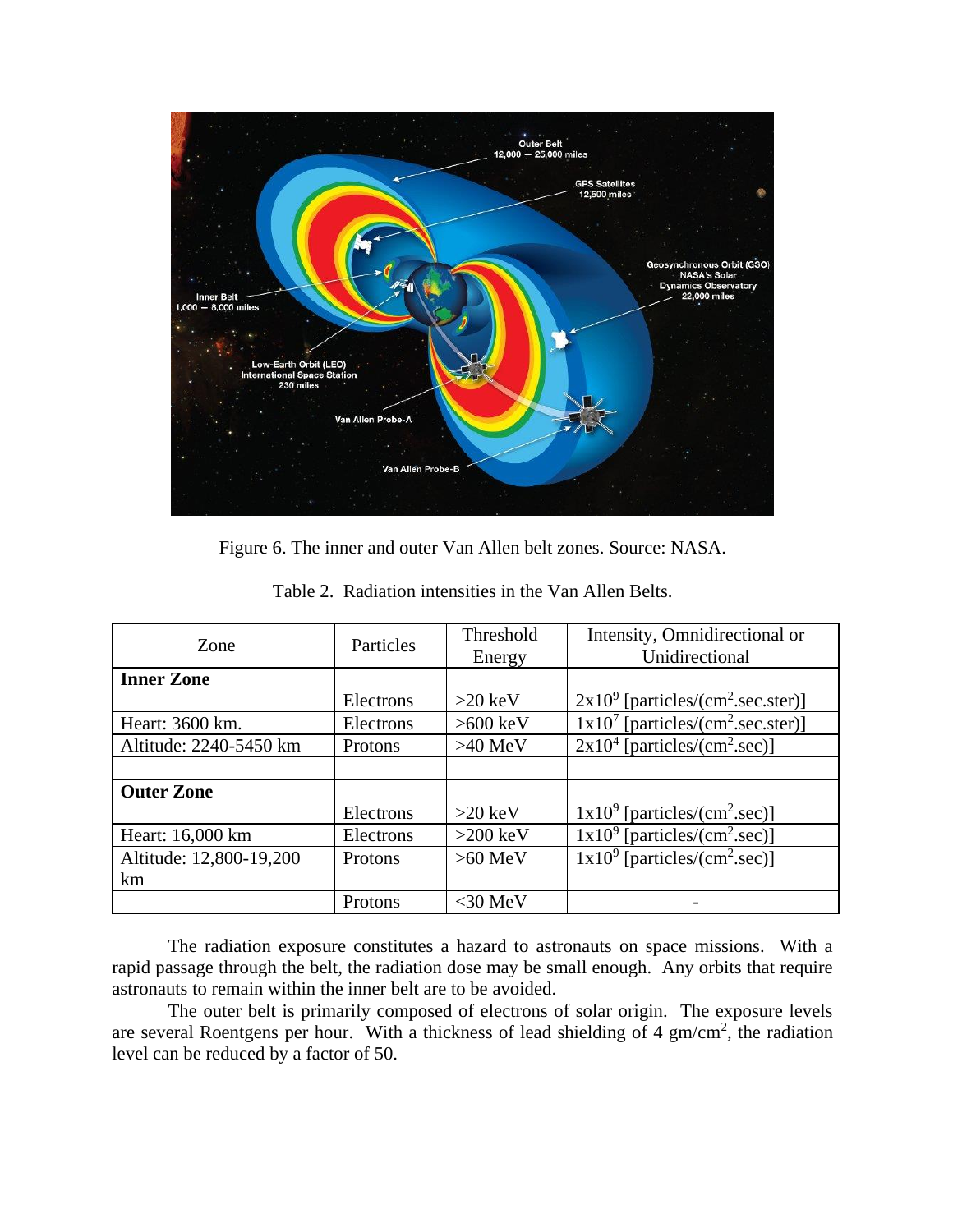# **THE COULOMB BARRIER**

It is not easy to transmute the nucleus into another by adding protons to it. It is easier to achieve this with neutrons. The reason is that the projectile protons must have sufficient kinetic energy to overcome the electrical repulsion of the protons in the nucleus. This repulsion acts as a barrier described by Coulomb's law. It states that the repulsion of like particles is proportional to their charges, and inversely proportional to the square of the distance between them. Because the nuclei have small dimensions, the inverse square law requires that the Coulomb repulsion increase to a large value at the distance of approach required for contact between projectile and target, as shown in Fig. 4.

For instance, the uranium nucleus has a nuclear radius of about  $10^{-12}$  cm. The barrier to the approach of protons or deuterons is about 12 million electron Volts (MeV), and to the approach of helium nuclei is 23 MeV. The eV is a unit of energy corresponding to the kinetic energy acquired by an electron as it is accelerated through a potential drop of 1 Volt.

For comparison, a railroad locomotive traveling at 100 miles per hour has a large amount of kinetic energy, but the energy of a single atom of iron is just 0.006 eV. A bullet traveling at 3,000 ft/sec has a large amount of energy, but each atom has only 1 eV of energy. Chemical explosions raise the kinetic energy of the explosion products to a few electron Volts.

The observation here is that the amount of energy required for chemical reactions are minute compared to the energies involved in nuclear reactions. The ratio between the two magnitudes is a factor of one million.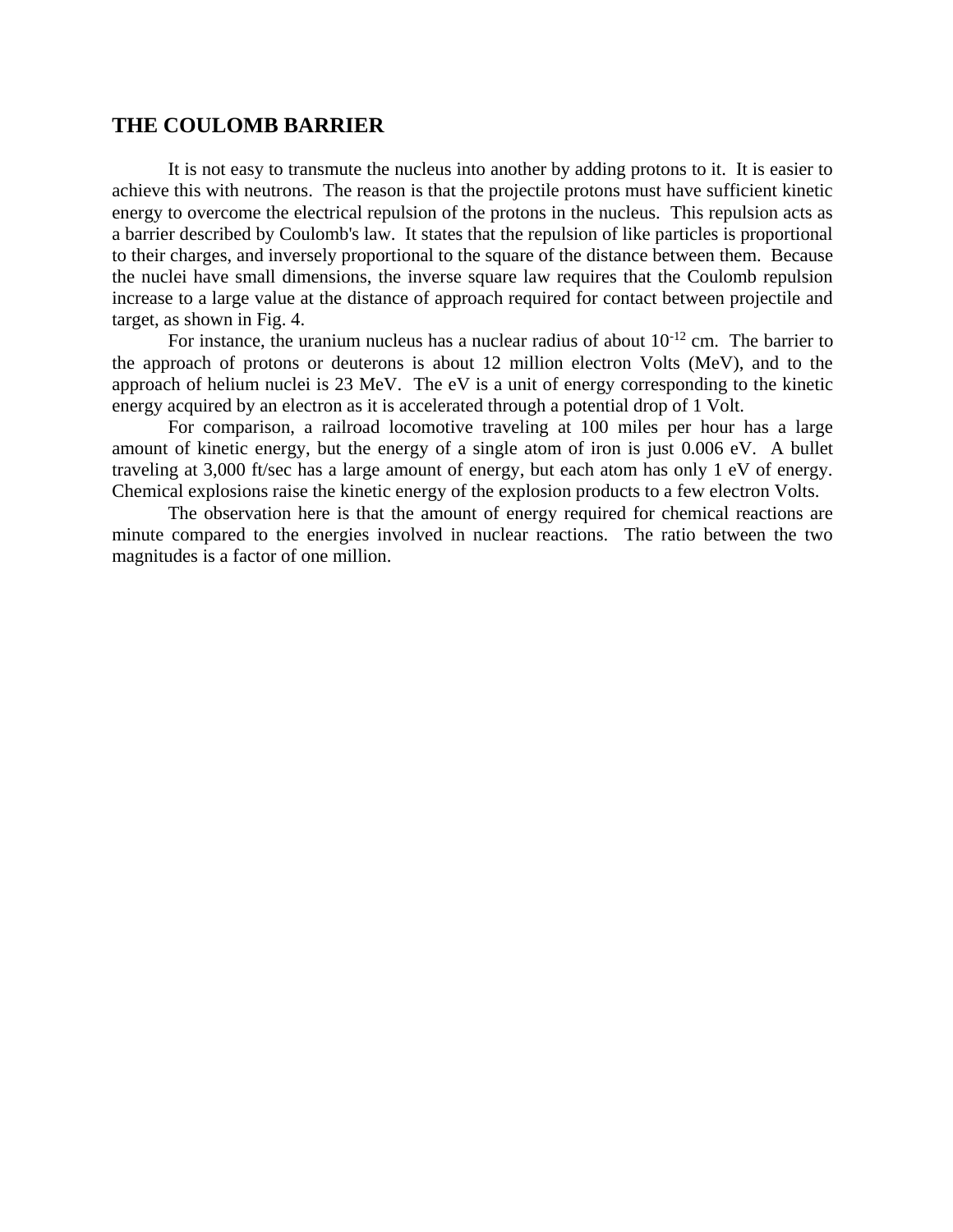

Figure 7. The Coulomb Barrier.

Thus the problem in causing two nuclei to fuse together is that they have to be brought to a close proximity of the order of the nuclear diameter, which is double the radius R, given by:

$$
D = 2R = 5 \times 10^{-13} A^{1/3} [cm],
$$
 (2)

where A is the mass number of the element.

These nuclei being charged ions, will repel each other through the Coulomb inverse square force F given by:

$$
F = \frac{(Z_1 e)(Z_2 e)}{r^2}
$$
 [dynes], (3)

where  $Z_1$  and  $Z_2$  are the atomic numbers of the two nuclei, and e is the electron charge: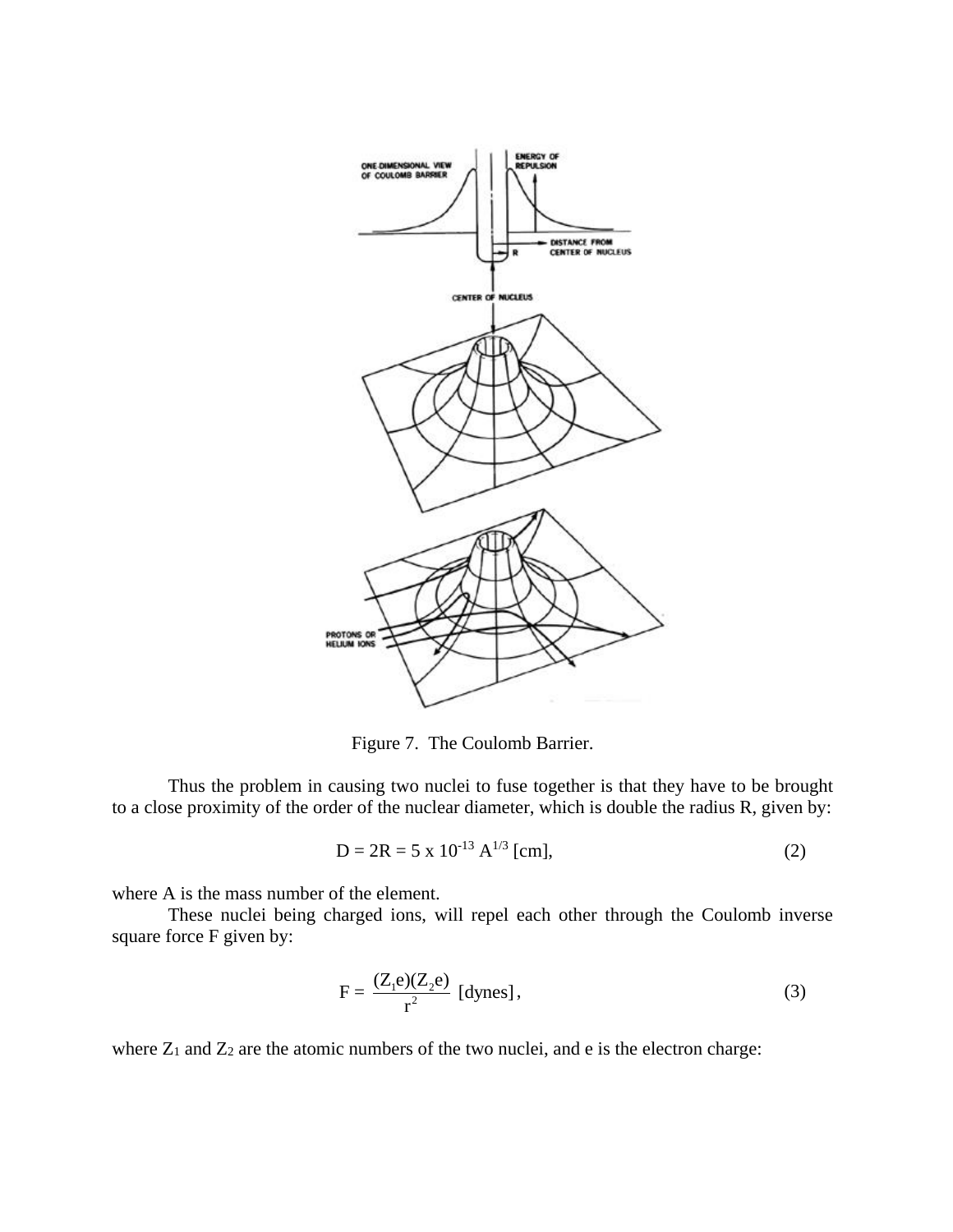$e = 4.8 \times 10^{-10}$  esu(statcoulomb)

If the two nuclei are made to collide head on with enough kinetic energy, they can get close enough for the short-range nuclear force to overcome the potential energy E due to Coulomb repulsion:

$$
E = \frac{Z_1 Z_2 e^2}{R_1 + R_2} \quad \text{[ergs]},\tag{4}
$$

and fusion can occur.

Here  $R_1$  and and  $R_2$  will be the nuclear radii of the two nuclei.

If we take  $R_1 = R_2 = R$ , the energy needed to overcome the Coulomb barrier is:

$$
E = \frac{Z_1 Z_2 e^2}{2R} [ergs]
$$
  
= 
$$
\frac{(4.8 \times 10^{-10})^2 Z_1 Z_2}{5 \times 10^{-13} A^{\frac{1}{3}}}
$$
  
= 
$$
4.608 \times 10^{-7} \frac{Z_1 Z_2}{A^{\frac{1}{3}}}
$$
 (4)

Since:

$$
1 \text{ MeV} = 1.60 \text{ x } 10^{-6} \text{ [ergs]},
$$

we can write that:

$$
E = \frac{4.608 \times 10^{-7}}{1.60 \times 10^{-6}} ergs \frac{MeV}{ergs} \frac{Z_1 Z_2}{A^{\frac{1}{3}}} = 0.288 \frac{Z_1 Z_2}{A^{\frac{1}{3}}} MeV
$$
\n(4)

The last equation shows that the energy that the nuclei must acquire to overcome the Coulomb barrier increases with the atomic numbers of the nuclei.

For the hydrogen isotope  $_1H^1$  where  $Z_1 = Z_2 = 1$ ,  $A = 1$ , the minimum energy, according to classical theory, to overcome the Coulomb barrier is:

$$
E_{\min} = 0.288 \; MeV
$$

Because of the increased electrostatic repulsion, larger energies would be required to overcome the Coulomb barrier for higher atomic number Z nuclei. This favors light nuclei for fusion reactions.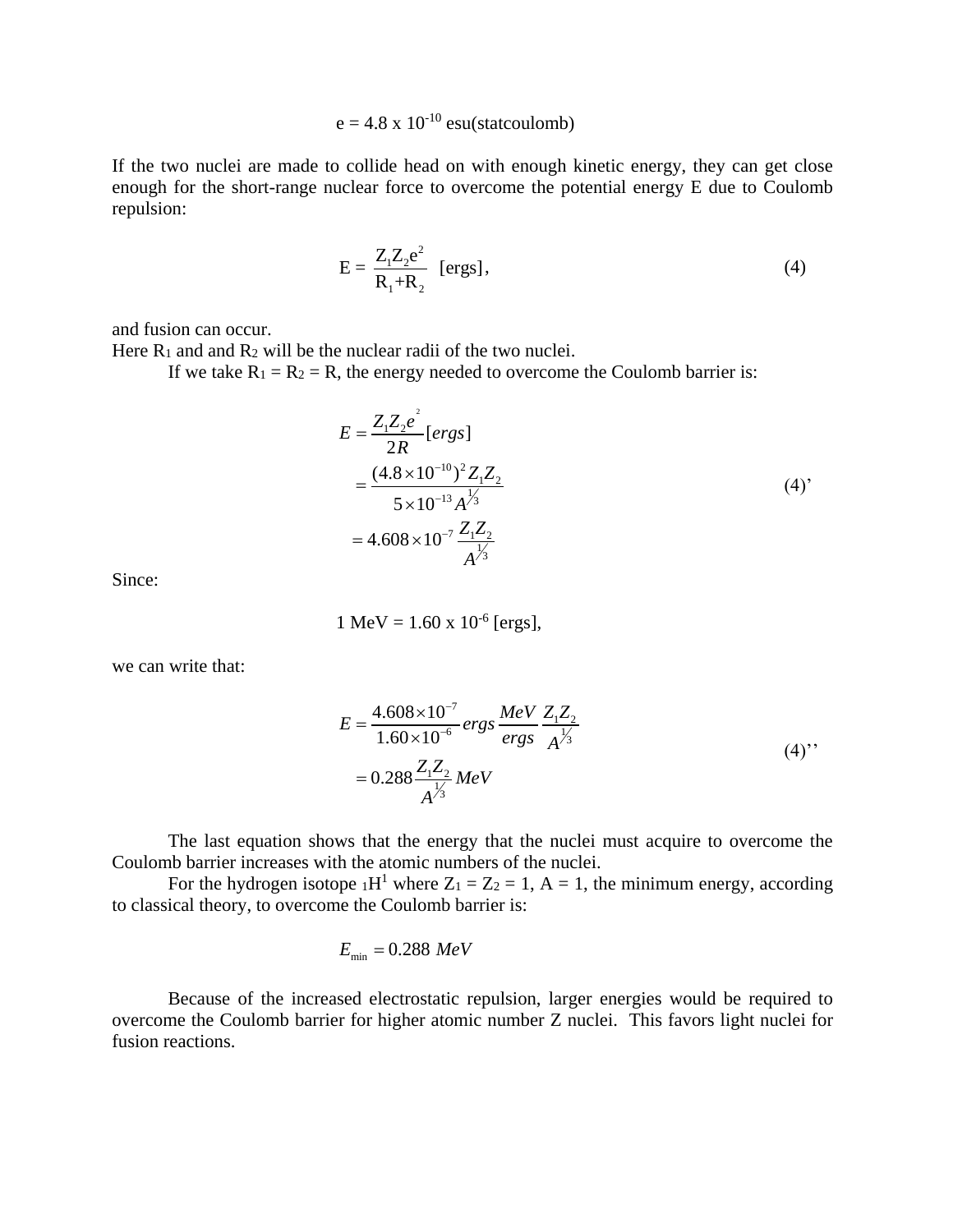### **NUCLEAR BARRIER PENETRATION AND TUNNELING:**

Experiments with accelerated nuclei have shown that nuclear reactions can occur at energies far below the energies required by the last equation to surmount the Coulomb electrostatic barrier. The implication is that an underlying quantum mechanical process is at work where the particles behaving as waves can *tunnel* through the nuclear barrier at much lower energies, rather than jump over it as implied by the classical approach. There does not exist a threshold energy determined by the maximum electrostatic repulsion of the interacting nuclei.

The probability of penetrating the nuclear barrier, and consequently the cross section for a given nuclear reaction, is high when the particle's energy is high. It decreases with decreased energy below the height of the barrier, but remains finite at energies much below the height of the barrier.

# **THE PROTON-PROTON FUSION CHAIN:**

Fusion reactions converting hydrogen into helium occur in stars of comparatively small mass like our sun. These are reactions occurring in stars with central temperature of less than  $2x10<sup>7</sup>$  Kelvin. This set of fusion chain reactions is designated as the proton-proton chain. This proton-proton chain was first described by Hans A. Bethe and C.L. Critchfield in 1938. C. C. Lauritsen and William A. Fowler further developed it.

In the main reaction, two protons approach each other with relative ease since a nuclear charge on the protons of  $Z = 1$  is involved. If the charge were higher the reaction would go slower at a given temperature, since charges of equal sign repel each other through the Coulomb force, and the repulsion will be larger with higher values of the nuclear charge. Thus the fusing nuclei must approach each other at higher speeds and at higher temperatures when the nuclear charge of the fusing nuclei is larger than for protons. A peculiar property of the proton-proton reaction that slows it considerably at low plasma temperatures is that the two protons come apart after fusing:

$$
{}_{1}H^{1} + {}_{1}H^{1} \rightarrow {}_{1}H^{1} + {}_{1}H^{1}
$$
 (5)

Occasionally, a proton turns into a neutron through the reaction:

$$
{}_{1}\mathrm{H}^{1} \rightarrow 0\mathrm{n}^{1} + {}_{+1}\mathrm{e}^{0} + \nu_{e}
$$
 (6)

where ve represents an electron neutrino, and  $+ie^{0}$  is a positron.

The neutron and a proton can then stick together as a deuteron. The nucleo-synthesis of  $_{2}$ He<sup>4</sup> can be attained directly through the reaction:

$$
{}_{2}\text{He}^{3} + {}_{2}\text{He}^{3} \rightarrow {}_{2}\text{He}^{4} + 2 {}_{1}\text{H}^{1}
$$
\n<sup>(7)</sup>

or another reaction :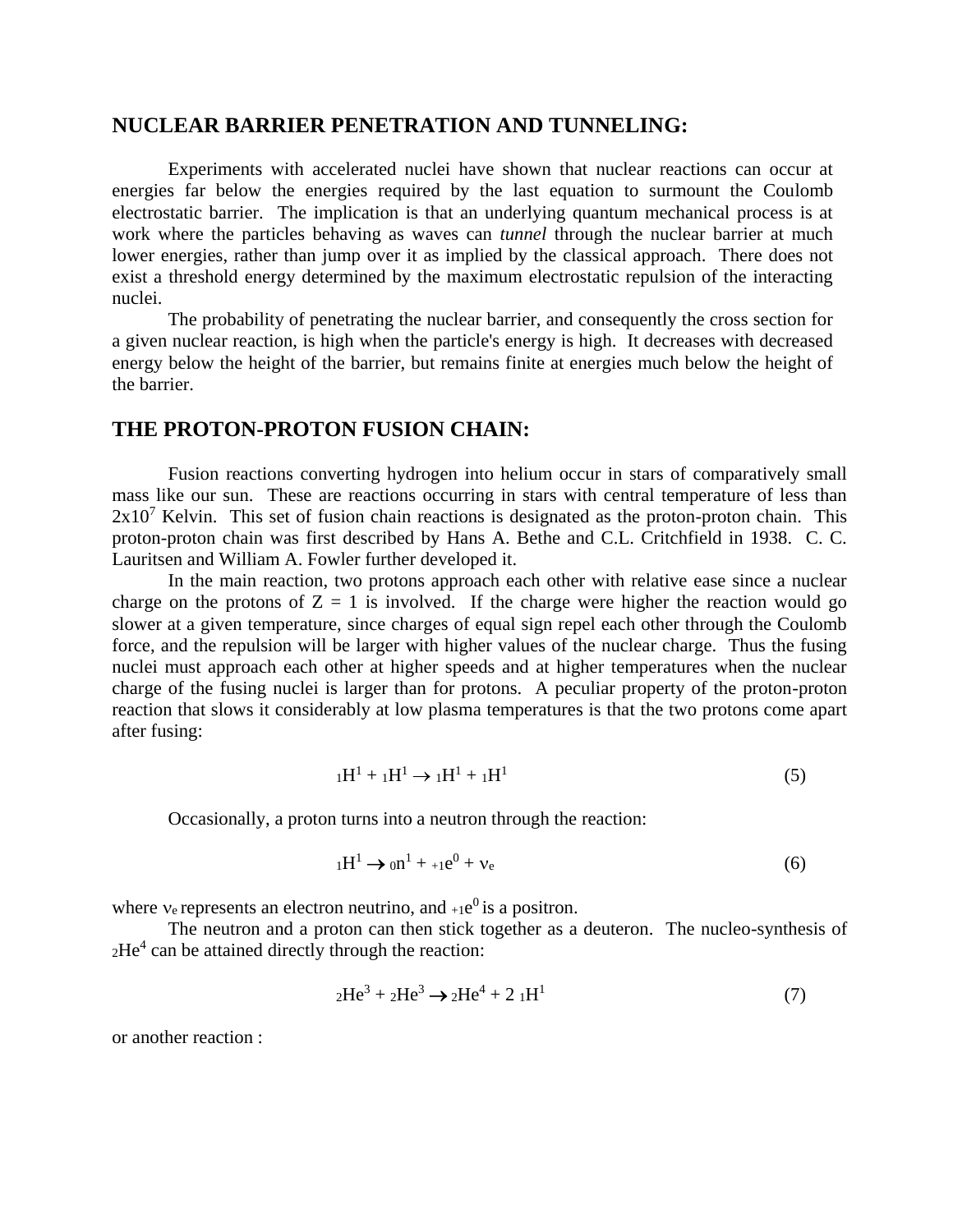$$
{}_{2}\text{He}^{3} + {}_{2}\text{He}^{4} \rightarrow {}_{4}\text{Be}^{7}
$$
 (8)

can occur.

The relative probability of occurrence of the main reaction and this branch is known from experimental data. There exists a second branch depending on whether  $4Be^7$  first decays to  $3Li^7$ through electron capture, or first fuses with a proton resulting in the formation of  $5B<sup>8</sup>$ . Whether the main reaction or the two branches are followed, the end result is still the nucleo-synthesis of  $2He<sup>4</sup>$  from protons as building blocks.

The main reaction in the proton-proton chain consists of a collective of three reactions:

$$
2 H^{1} + 2 H^{1} \rightarrow 2 H^{2} + 2 H^{0} + 2 V_{e} + 2.38 \text{ MeV} (2 \times 1.19)
$$
  
\n
$$
2 H^{1} + 2 H^{2} \rightarrow 2 H^{2} + 2 \gamma + 10.98 \text{ MeV} (2 \times 5.49)
$$
  
\n
$$
2 H^{3} + 2 H^{3} \rightarrow 2 H^{4} + 2 H^{1} + 12.85 \text{ MeV}
$$
  
\n
$$
4 H^{1} \rightarrow 2 H^{4} + 2 H^{0} + 2 V_{e} + 2 \gamma + 26.21 \text{ MeV}
$$
  
\n(9)

where  $\gamma$  represents a gamma photon.

In this case  $1D^2$  and  $2He^3$  act as nuclear rather than chemical catalysts, since they take part in the nuclear reactions, but cancel out from the left and right hand sides of the overall reaction in Eqn. 9. The end result of the overall reaction is that four hydrogen nuclei are converted into a helium nucleus in addition to other forms of radiation as positrons, neutrinos and gamma photons. In addition, the reaction is exothermic leading to the release of 26.21 MeV as kinetic energy of the reaction products.

The  $2He<sup>3</sup>$  nucleus can interact in a different way leading to a first branch of the main reaction:

$$
{}_{1}H^{1} + {}_{1}H^{1} \longrightarrow {}_{1}D^{2} + {}_{1}e^{0} + v_{e} + 1.19 \text{ MeV}
$$
  
\n
$$
{}_{1}H^{1} + {}_{1}D^{2} \longrightarrow {}_{2}He^{3} + \gamma + 5.49 \text{ MeV}
$$
  
\n
$$
{}_{2}He^{3} + {}_{2}He^{4} \longrightarrow {}_{4}Be^{7} + \gamma + 1.58 \text{ MeV}
$$
  
\n(electron capture) 
$$
{}_{-1}e^{0} + {}_{4}Be^{7} \longrightarrow {}_{3}Li^{7} + 0.05 \text{ MeV}
$$
  
\n
$$
{}_{1}H^{1} + {}_{3}Li^{7} \longrightarrow {}_{2}2He^{4} + 17.34 \text{ MeV}
$$
  
\n
$$
{}_{4}{}_{1}H^{1} + {}_{-1}e^{0} \longrightarrow {}_{2}He^{4} + {}_{1}e^{0} + v_{e} + 2 \gamma + 25.65 \text{ MeV}
$$
  
\n(10)

In the last branch in Eqn. 10,  $_4\text{Be}^7$  can interact differently, leading to the following second branch of the main reaction:

$$
{}_{1}H^{1} + {}_{1}H^{1} \rightarrow {}_{1}D^{2} + {}_{1}e^{0} + v_{e} + 1.19 \text{ MeV}
$$
  
\n
$$
{}_{1}H^{1} + {}_{1}D^{2} \rightarrow {}_{2}He^{3} + \gamma + 5.49 \text{ MeV}
$$
  
\n
$$
{}_{2}He^{3} + {}_{2}He^{4} \rightarrow {}_{4}Be^{7} + \gamma + 1.58 \text{ MeV}
$$
  
\n
$$
{}_{1}H^{1} + {}_{4}Be^{7} \rightarrow {}_{5}B^{8} + \gamma + 0.14 \text{ MeV}
$$
  
\n
$$
{}_{5}B^{8} \rightarrow {}_{4}Be^{8} + {}_{1}e^{0} + v_{e} + 7.70 \text{ MeV}
$$
  
\n
$$
{}_{4}Be^{8} \rightarrow {}_{2}2He^{4} + 3.00 \text{ MeV}
$$
  
\n
$$
{}_{4}{}_{1}H^{1} \rightarrow {}_{2}He^{4} + 2 {}_{1}e^{0} + 2 v_{e} + 3 \gamma + 19.10 \text{ MeV}
$$
  
\n(11)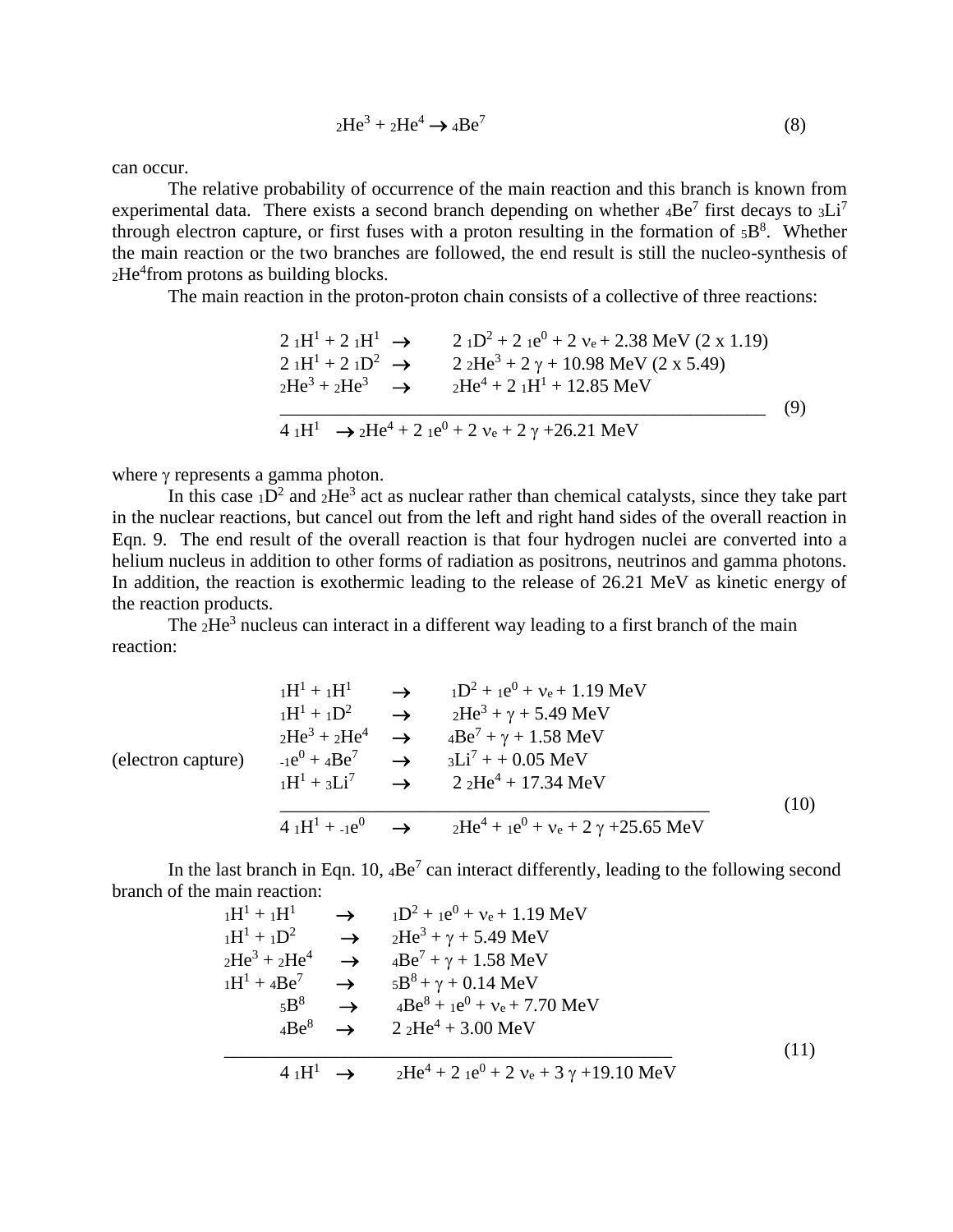In the main branch two percent of the energy is carried by neutrinos, in the first branch this value is four percent, and in the second branch it is 29 percent. Earthly biological life on Earth, and the fossil, solar and wind energy supplies are dependent on this fusion nuclear reaction. Man-made reactors burning H as fuel and producing He are a dream for the very far future. However, this process that cannot be achieved on Earth is a common source of energy production in the stars.

# **THE CARBON-NITROGEN FUSION CHAIN**

Brought together under the proper conditions, this fusion chain involving isotopes higher in atomic mass than in the proton-proton chain occurs in at temperatures above  $2 \times 10^8$  K. This makes this reaction operative in main-sequence stars of large mass.

The main reaction in the Carbon-Nitrogen chain consists of a collective of six reactions:

$$
iH^{1} + 6C^{12} \rightarrow 7N^{13} + \gamma + 1.95 \text{ MeV}
$$
\n
$$
iH^{1} + 6C^{13} \rightarrow 7N^{14} + \gamma + 7.54 \text{ MeV}
$$
\n
$$
iH^{1} + 7N^{14} \rightarrow 8O^{15} + \gamma + 7.35 \text{ MeV}
$$
\n
$$
iH^{1} + 7N^{14} \rightarrow 8O^{15} + \gamma + 7.35 \text{ MeV}
$$
\n
$$
iH^{1} + 7N^{15} \rightarrow 6C^{12} + 2He^{4} + 4.96 \text{ MeV}
$$
\n
$$
iH^{1} + 7N^{15} \rightarrow 6C^{12} + 2He^{4} + 4.96 \text{ MeV}
$$
\n
$$
4 \text{ } iH^{1} \rightarrow 2He^{4} + 2 \text{ } ie^{0} + 2 \text{ } v_{e} + 3 \text{ } \gamma + 25.03 \text{ MeV}
$$
\n
$$
(12)
$$

where:  $\gamma$  represents a gamma photon.

In this main branch six percent of the energy is carried by neutrinos. Here  $7N^{13}$ ,  $6C^{13}$ ,  $7N^{14}$ ,  $8O^{15}$ ,  $7N^{15}$  and  $6C^{12}$  act as catalysts since they take part in the nuclear reactions, but cancel out from the left and right hand sides of the overall reaction. The end result of the overall reaction is that four hydrogen nuclei are converted into a helium nucleus in addition to other forms of radiation as positrons, neutrinos and gamma photons. In addition, the reaction is exothermic, leading to the release of 25.03 MeV as kinetic energy of the reaction products.

With a branching ratio of  $1/1000$ , the  $7N^{15}$  nucleus can interact in a different way in the last reaction above leading to a first branch of the main reaction:

$$
{}_{1}H^{1} + {}_{6}C^{12} \longrightarrow {}_{7}N^{13} + \gamma
$$
\n
$$
{}_{1}H^{1} + {}_{6}C^{13} \longrightarrow {}_{6}C^{13} + {}_{1}e^{0} + \nu_{e}
$$
\n
$$
{}_{1}H^{1} + {}_{7}N^{14} \longrightarrow {}_{8}O^{15} + \gamma
$$
\n
$$
{}_{1}H^{1} + {}_{7}N^{14} \longrightarrow {}_{8}O^{15} + \gamma
$$
\n
$$
{}_{1}H^{1} + {}_{7}N^{15} \longrightarrow {}_{8}O^{16} + \gamma
$$
\n
$$
{}_{1}H^{1} + {}_{8}O^{16} \longrightarrow {}_{9}F^{17} + \gamma
$$
\n
$$
{}_{9}F^{17} \longrightarrow {}_{8}O^{17} + {}_{1}e^{0} + \nu_{e}
$$
\n
$$
{}_{1}H^{1} + {}_{8}O^{17} \longrightarrow {}_{7}N^{14} + {}_{2}He^{4}
$$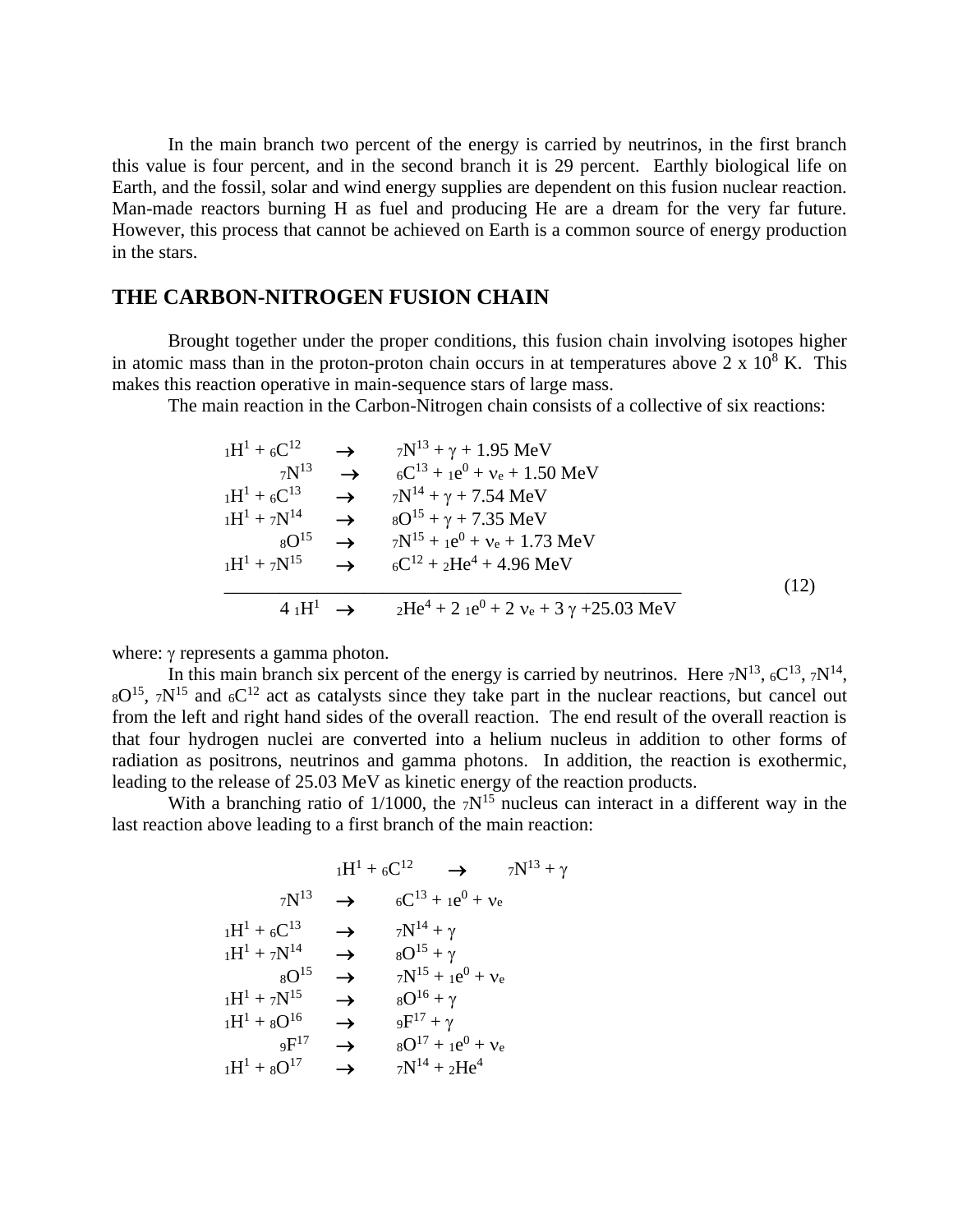$$
1H^{1} + 7N^{14} \rightarrow 8O^{15} + \gamma
$$
  
\n
$$
1H^{1} + 7N^{15} \rightarrow 6C^{12} + 2He^{4}
$$
  
\n
$$
8 {}_{1}H^{1} \rightarrow 2 {}_{2}He^{4} + 4 {}_{1}e^{0} + 4 \nu_{e} + 6 \gamma
$$
\n(13)

In the last branch,  $8O^{17}$  can also interact differently with a proton, leading to the following second branch of the main reaction:

| $_1H^1 + 6C^{12}$                   |               | $\rightarrow$ $7N^{13} + \gamma$                                                                                       |      |
|-------------------------------------|---------------|------------------------------------------------------------------------------------------------------------------------|------|
| $7N^{13}$                           |               | $\rightarrow$ ${}_{6}C^{13} + {}_{1}e^{0} + {}_{1}e^{0}$                                                               |      |
| $1H^1 + 6C^{13}$                    |               | $\rightarrow$ $7N^{14} + \gamma$                                                                                       |      |
| $_{1}H^{1} + 7N^{14}$               |               | $\rightarrow$ $8O^{15} + \gamma$                                                                                       |      |
| $8{\rm O}^{15}$                     |               | $\rightarrow$ $7N^{15} + 1e^{0} + v_{e}$                                                                               |      |
| $_{1}H^{1} + 7N^{15}$               |               | $\rightarrow$ $8\text{O}^{16} + \gamma$                                                                                |      |
| $_1H^1 + 8O^{16}$                   |               | $\rightarrow$ $9F^{17} + \gamma$                                                                                       |      |
| 9 $\rm F^{17}$                      |               | $\rightarrow$ $8O^{17} + 1e^{0} + v_{e}$                                                                               |      |
| $_1H^1 + 8O^{17}$                   | $\rightarrow$ | $9F^{18} + \gamma$                                                                                                     |      |
| $9F^{18}$                           |               | $\rightarrow$ $8O^{18} + 1e^{0} + v_{e}$                                                                               |      |
| $_1\mathrm{H}^1 + 8\mathrm{O}^{18}$ |               | $\rightarrow$ $7N^{15} + 2He^4$                                                                                        |      |
| $_{1}H^{1} + 7N^{15}$               | $\rightarrow$ | $_{6}C^{12} + _{2}He^{4}$                                                                                              |      |
|                                     |               |                                                                                                                        | (14) |
|                                     |               | $8 \text{ }\mathrm{1H}^1 \rightarrow 2 \text{ }\mathrm{2He}^4 + 4 \text{ }\mathrm{1e}^0 + 4 \text{ }v_e + 6 \text{ }v$ |      |

The proton-proton chain occurs in stars of small size like our sun. These are characterized by transport of energy in the interior of the star by radiation, and transport of energy in the outer part of the star by convection, or by the boiling motion of the stellar material. This convective energy transport in the outer layer of the sun causes the giant prominences of 200,000 km in extent appearing under the influence of both gravity and magnetic forces in the sun's corona. In massive main-sequence stars the carbon-nitrogen chain predominates, and leads to a reversed behavior than in the proton-chain: transport is by convection in the inner region of the star, and by radiation in the outer parts.

# **NUCLEO-SYNTHESIS REACTIONS**

The sun's supply of hydrogen will be sufficient to keep it burning into helium for several billions years. A star that has burned its hydrogen will have a central region, which consists primarily of helium. The outer hydrogen layer will expand while the core contracts to higher densities, turning the star from a main sequence star into a red giant. The higher densities and temperature in the core makes helium burning possible.

#### **1. Helium Burning:**

Occurs at densities of  $10^5$  [gm/cm<sup>3</sup>] and temperatures of  $10^8$  K: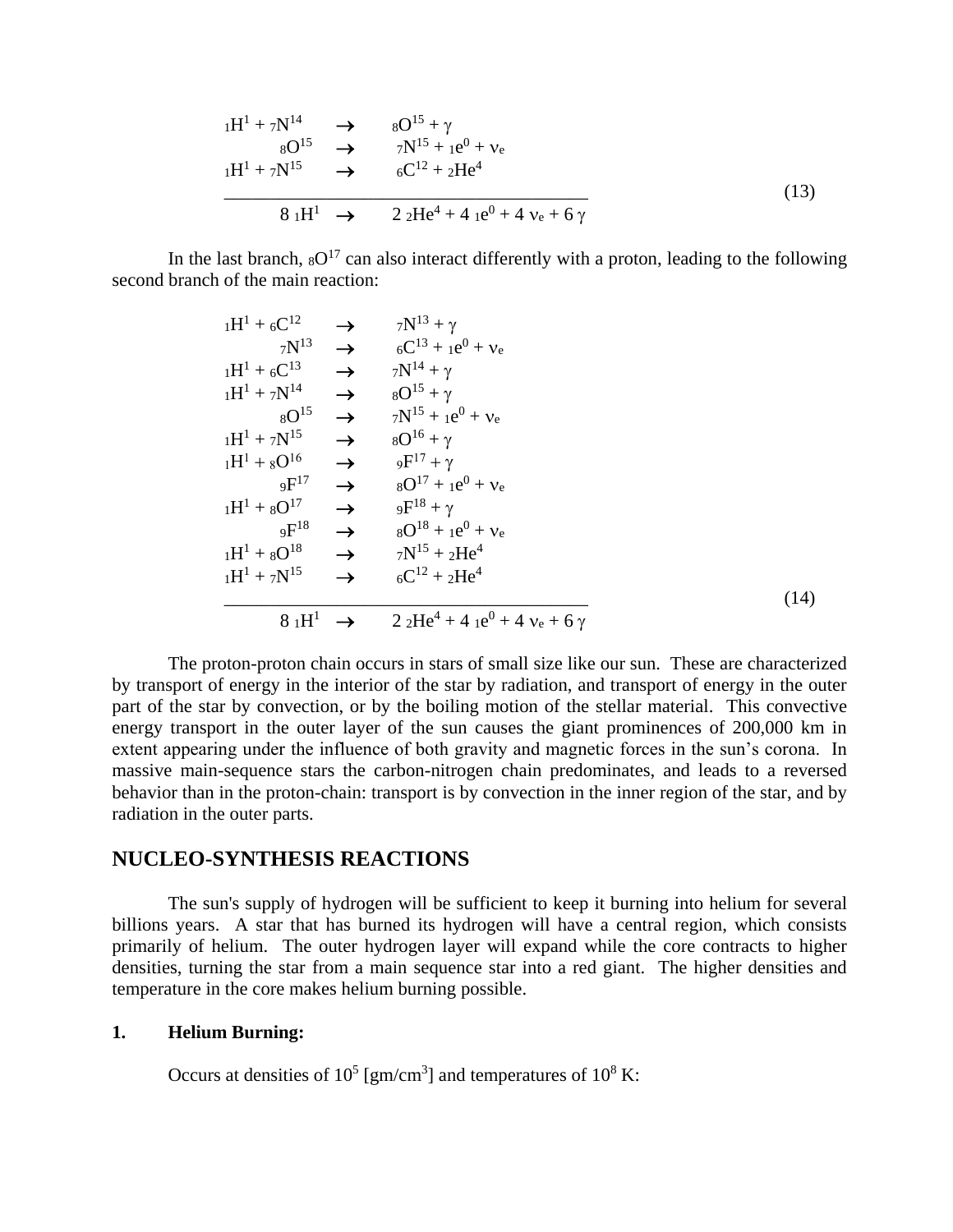$$
{}_{2}\text{He}^{4} + {}_{2}\text{He}^{4} \quad \rightarrow \qquad {}_{4}\text{Be}^{8} \tag{15}
$$

The  $4Be^8$  has a short half-life at about  $10^{-16}$  sec, builds a concentration of  $4Be^8$  /  $2He^4 = 10^{-9}$ , but can nevertheless support the reaction:

$$
{}_{4}\text{Be}^{8} + {}_{2}\text{He}^{4} \quad \rightarrow \qquad {}_{6}\text{C}^{12} + \gamma. \tag{16}
$$

If we add the last two reactions, beryllium cancels out as a catalyst, and the overall helium burning reaction becomes:

$$
3 \, \mathrm{2He^4} \rightarrow \qquad 6C^{12} + \gamma. \tag{17}
$$

Some additional helium burning can proceed with the produced carbon at a temperature of  $2 \times 10^8$ K as:

$$
{}_{2}\text{He}^{4} + {}_{6}\text{C}^{12} \quad \rightarrow \quad {}_{8}\text{O}^{16} + \gamma \tag{18}
$$

### **2. Carbon Burning:**

Within a period of  $10<sup>7</sup>$  to  $10<sup>8</sup>$  years, most of the helium will be used up and the carbon in the core is further collapsed to a temperature of 8 x  $10^8$  K, leading to the carbon burning reactions:

$$
{}_{6}C^{12} + {}_{6}C^{12} \longrightarrow {}_{12}Mg^{24} + \gamma \tag{19}
$$

$$
{}_{6}C^{12} + {}_{6}C^{12} \longrightarrow {}_{11}Na^{23} + {}_{1}H^{1} \tag{20}
$$

$$
{}_{6}C^{12} + {}_{6}C^{12} \longrightarrow {}_{12}Mg^{23} + {}_{0}n^{1}
$$
 (21)

$$
{}_{6}C^{12} + {}_{6}C^{12} \longrightarrow {}_{10}Ne^{20} + {}_{2}He^{4} \tag{22}
$$

### **3. Oxygen Burning:**

At temperatures reaching  $1.5 \times 10^9$  K, oxygen burning becomes possible:

$$
6C^{12} + 8O^{16} \longrightarrow 14Si^{28} + \gamma
$$
 (23)

$$
8O^{16} + 8O^{16} \longrightarrow 14Si^{28} + 2He^4 \tag{24}
$$

$$
8O^{16} + 8O^{16} \longrightarrow 16S^{32} + \gamma \tag{25}
$$

$$
80^{16} + 80^{16} \quad \rightarrow \quad 15^{22} + 1H^1 \tag{26}
$$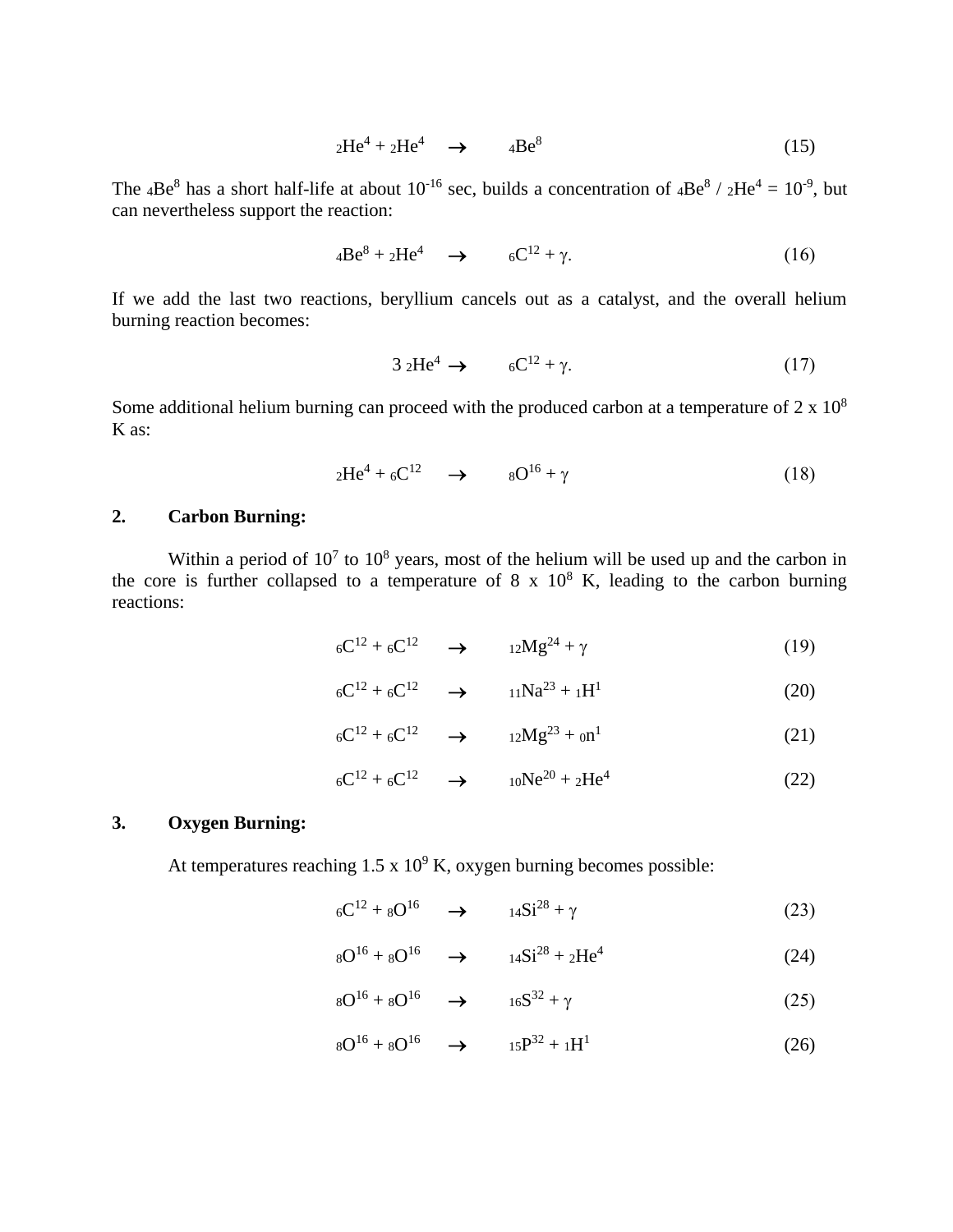# **4. Silicon Burning:**

At temperatures reaching  $3.5 \times 10^9$  K, silicon burning becomes possible, leading to the formation of iron:

$$
_{14}Si^{28} + {}_{14}Si^{28} \rightarrow {}_{28}Ni^{56} + \gamma
$$
 (27)

$$
{}_{28}\text{Ni}^{56} \rightarrow {}_{27}\text{Co}^{56} + {}_{+1}\text{e}^{0} + \text{v}_e
$$
 (28)

$$
27\text{Co}^{56} \rightarrow 26\text{Fe}^{56} + {}_{+1}e^{0} + \nu_e \tag{29}
$$

# **Gamma-Alpha Reactions:**

At temperatures higher than  $10^9$  K, reactions with nuclei that have relatively loose alpha particles can occur:

$$
\gamma + 10\text{Ne}^{20} \rightarrow 2\text{He}^4 + 8\text{O}^{16}
$$
  

$$
\gamma + 16\text{S}^{32} \rightarrow 2\text{He}^4 + 14\text{N}^{18}
$$

## **Alpha-Gamma Reactions:**

The previous reactions produces alpha particles with large energies above the thermal alphas leading to the reactions that over a period of thousands of years creates magnesium, calcium and other isotopes:

$$
{}_{2}\text{He}^{4} + {}_{10}\text{Ne}^{20} \rightarrow {}_{12}\text{Mg}^{24} + \gamma
$$
 (30)

$$
{}_{2}\text{He}^{4} + {}_{12}\text{Mg}^{24} \rightarrow {}_{14}\text{Si}^{28} + \gamma
$$
\n
$$
(31)
$$

$$
{}_{2}\text{He}^{4} + {}_{13}\text{Al}^{28} \rightarrow {}_{15}\text{P}^{32} + \gamma
$$
 (32)

$$
{}_{2}\text{He}^{4} + {}_{16}\text{S}^{32} \quad \rightarrow \quad {}_{18}\text{Ar}^{36} + \gamma \tag{33}
$$

$$
{}_{2}\text{He}^{4} + {}_{18}\text{Ar}^{36} \rightarrow {}_{20}\text{Ca}^{40} + \gamma
$$
 (34)

$$
{}_{2}\text{He}^{4} + {}_{18}\text{Ar}^{40} \rightarrow {}_{20}\text{Ca}^{44} + \gamma
$$
 (35)

$$
2He4 + 20Ca44 \rightarrow 22Ti24 + \gamma
$$
 (36)

### **7. Proton-Gamma Reactions:**

At temperatures higher than  $10^9$  K, reactions with protons, followed by positron decay can occur: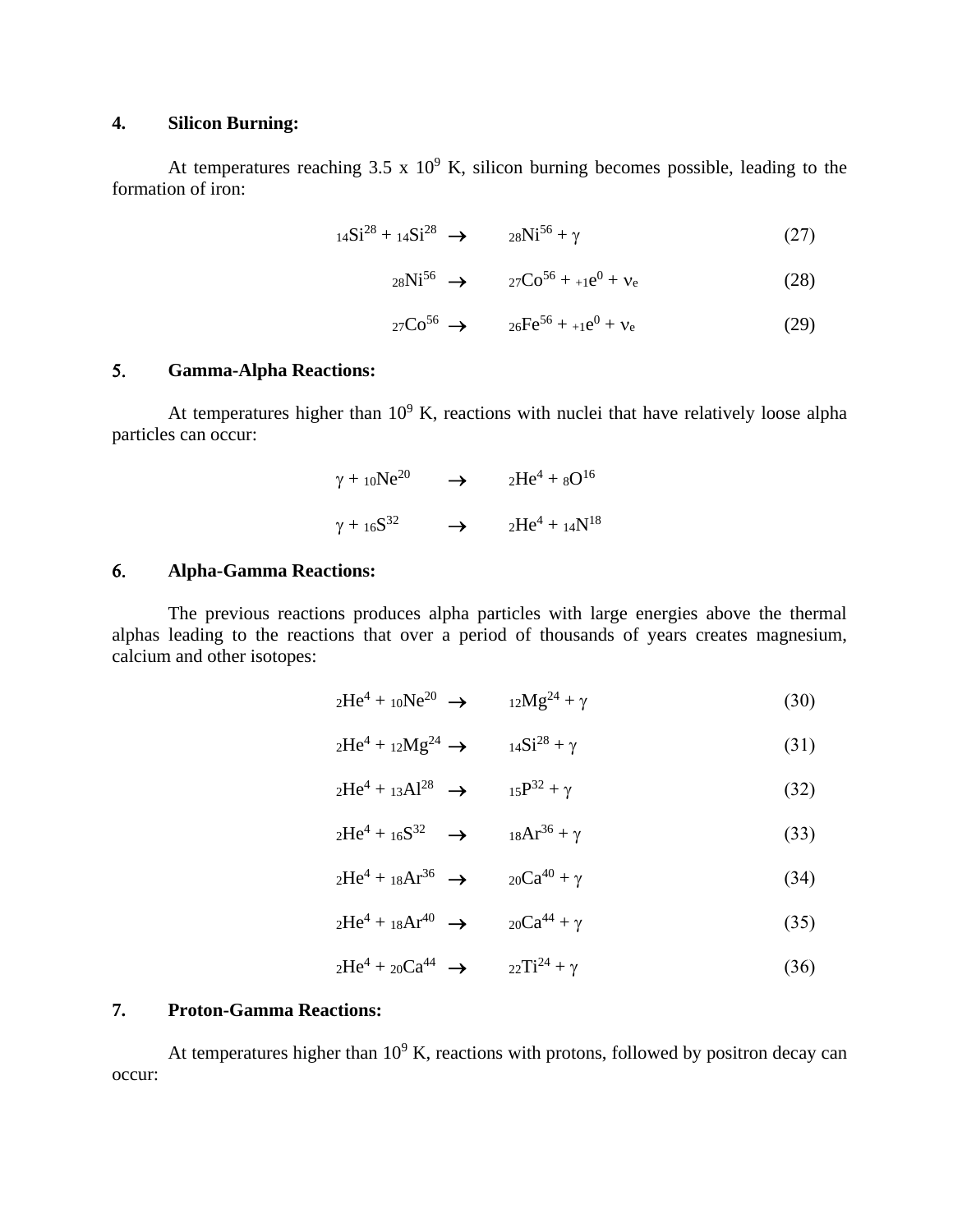$$
{}_{1}\mathrm{H}^{1} + {}_{6}\mathrm{C}^{12} \longrightarrow {}_{7}\mathrm{N}^{13} + \gamma
$$
\n
$$
{}_{7}\mathrm{N}^{13} \longrightarrow {}_{6}\mathrm{C}^{13} + {}_{1}\mathrm{e}^{0} + \mathrm{v}_{e}
$$
\n(37)

$$
{}_{1}\text{H}^{1} + {}_{8}\text{O}^{16} \longrightarrow {}_{9}\text{F}^{17} + \gamma
$$
  

$$
{}_{9}\text{F}^{17} \longrightarrow {}_{8}\text{O}^{17} + {}_{+1}\text{e}^{0} + \text{v}_{e}
$$
 (38)

$$
{}_{1}H^{1} + {}_{8}O^{17} \longrightarrow {}_{9}F^{18} + \gamma
$$
  
\n
$$
{}_{9}F^{18} \longrightarrow {}_{8}O^{18} + {}_{+1}e^{0} + \nu_{e}
$$
  
\n
$$
{}_{1}H^{1} + {}_{8}O^{18} \longrightarrow {}_{7}N^{15} + \gamma
$$
\n(39)

Nucleo-synthesis by exothermic fusion reactions can only proceed to the iron region in the binding energy curve. A star that condensed out of hydrogen cannot synthesize elements beyond the iron-nickel region.

The technetium isotope  $43Tc^{97}$  with a 2.6 x 10<sup>6</sup> years half-life is detected in the spectra of some stars. Wide variations in the composition of different types of stars can be observed. This suggests that, in addition to the hydrogen and helium burning reactions previously exposed, other nuclear processes leading to heavy-elements synthesis must be taking place in stellar atmospheres, even at the present time.

This observation contradicts the Big-Bang Theory advanced by G. Gamow which postulates that element synthesis occurred by successive neutron captures in the first hour of the expanding Universe.

### **NUCLEO-SYNTHESIS IN SUPERNOVAE**

How could stars like our sun, which are in the hydrogen burning stage, then contain an abundance of heavy elements? A suggested answer to this question is that their condensation occurred from interstellar clouds which themselves were the ashes of older stars. Supernovae are thought to produce a large proportion of the elements heavier than helium in the Universe. Their occurrences in and near clouds of cold molecular gas may trigger the formation of new stars. The mechanism of ejection of matter in Supernovae explosions involves two types:

#### **TYPE II SUPERNOVAE:**

These represent the evolutionary endpoint for a massive star, which would spend up to 10 million years burning the hydrogen at its center into iron. It then explodes suddenly in a series of events lasting only a fraction of a second. During the following two to three months period, the amount of radiation released from the initial explosion rivals that emitted by the rest of the entire galaxy to which the supernova belongs to.

These occur in first generation stars of low heavy element content. They do occur in giant stars in contrast to Type I supernovae occurring in dwarfs. In this case the collapse of the star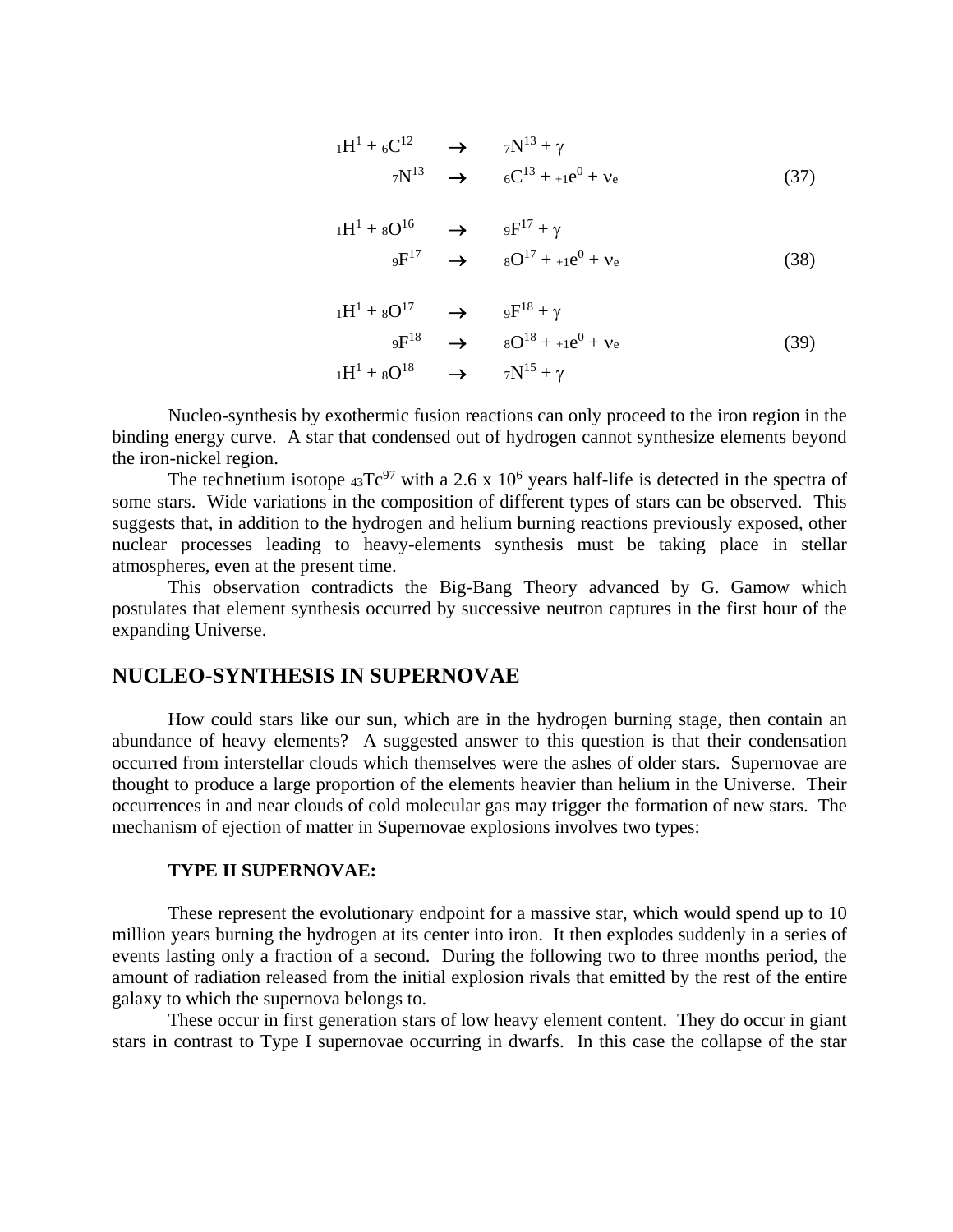occurs because the star has run out of fuel in the core, rather than by gaining more mass like the dwarfs.

After the core of a star has been converted to iron group elements, the nuclear reactions occurring do not generate enough radiation pressure outward and cannot hold the gravitational contraction. Densities in the range of  $10^8$  [gm/cm<sup>3</sup>] and temperatures around 8 x  $10^9$  K can occur, with an associated equilibrium between Iron as  ${}_{26}Fe^{56}$  and helium is reached. A small perturbation in temperature of about  $0.5 \times 10^9$  K or a gravitational collapse can lead to the dissociation of iron into helium and neutrons. In a fraction of a second a huge implosion would occur. The outer region of the star is suddenly heated. The hydrogen, helium, carbon, and oxygen in the outer region undergo a thermonuclear fusion explosion. This is associated with the ejection of a large amount of stellar material equivalent to a solar mass into space. This process is a called a Type II supernova, and happens at a frequency of once every 50 years per galaxy. Out of the ejected material second generation stars are formed.

Giant stars burn actively, die young, and are found in the arms of the galaxies where the stars originated, and they had not enough time to drift away. Type I supernovae can occur in all types of galaxies where binary systems occur, whereas Type II do not frequently occur in elliptical galaxies where new stars do not form.

Type II supernovae are more powerful than Type I supernovae, but they appear 2.5 times dimmer, because they release 99 percent of their energy in the form of neutrinos, rather than in the form of light. Even though this process occurs at  $100 \times 10^9$  K, this is referred to as neutrino refrigeration.

#### **TYPE Ia SUPERNOVAE:**

These result from old, dead stars designated as white dwarfs. White dwarfs have the mass of the sun but with a size comparable to that of the Earth. The white dwarf consumes matter from an evolving companion star via the process of accretion. Accretion is one of the dominant energy conversion processes in the Universe. These are thought to occur in binary systems, where the orbit of a dwarf star carries it close enough to its larger companion, where it can through its gravitational force strip gas from the larger star. The dwarf gains mass until it surpasses a threshold designated as the Chadransekhar limit at 1.44 times a solar mass, at which time it collapses further. The ensuing thermonuclear explosion rips it apart. The entire star is expelled at velocities reaching 1/10 the speed of light. Dwarf stars are already so dense that their protons, electrons, are kept under high pressure by quantum mechanical forces acting primarily on the electrons in the form of degenerate matter. Atoms cannot form in this situation and a spoonful of this degenerate matter on Earth would weigh as much as a large automobile. The collapse of the binary dwarf star overcomes its degenerate structure into an explosion vaporizing the star. Type Ia supernovae indicate a value of the Hubble constant around 50.

It is possible in the distant past that the Universe expanded more slowly than it does now. This implies the possible existence of a fifth repulsive force in nature. An understanding of the relationship between a Type Ia supernova luminosity and its light curve, or the way its brightness changes with time, is still needed to rule out the possibility that supernovae in the distant past differed from younger ones that exploded closer to Earth.

#### **SUPERNOVA OBSERVATIONS:**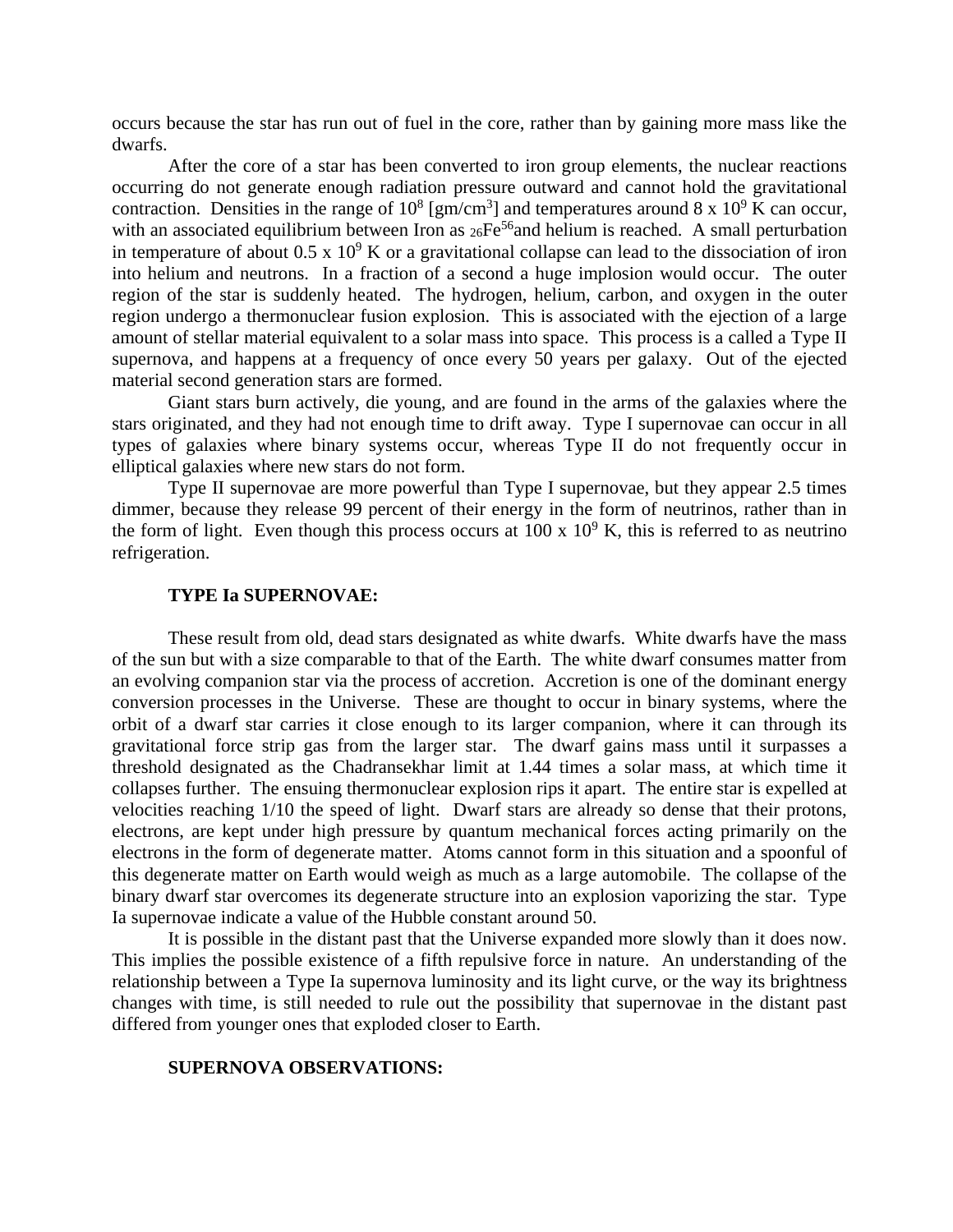The light emission from supernovae explosions decreases rapidly within 1-2 months, and decays with a half-life of 55 days. Ancient astronomers in China have observed them in 1054, as well as Tycho Brahe in 1572, and by Johannes Kepler in 1604.

In 1054 the Chinese astronomer Yang recorded observations of what he called a guest star that appeared during the day and lasted for a month. This was the supernova explosion that created the Crab Nebula in the constellation of Taurus.

The Star of Bethlehem in the Bible story at the time of Jesus birth could have been a supernova explosion or a comet visit.

Figure 8 shows the Cas A supernova remnant after its explosion in 2,000 AD.



Figure 8. Remnant of the Cas A supernova in the year 2000 AD.

Neutrinos from a supernova in the Large Magellanic Cloud, which is a satellite galaxy that orbits around the Milky Way galaxy at a distance of 165,000 light years from Earth, were detected at underground neutrino detectors in Japan and Ohio. The detection occurred on February 23, 1987, as a rare naked eye supernova, and the brightest to occur in 400 years. It is now designated as the SN 1987A event. At 7:35 am, universal time, its core collapse was announced by a neutrino burst. At 10 am Universal time a hard ultra violet burst accompanied its shock wave breakout. Figure 6 shows the light curve of supernova SN 1987A.

Supernovae are a major tool for the study of the expansion rate and the geometry of the Universe since with their large luminosity; they are visible over vast cosmological distances. Their distances can be calculated by determining their intrinsic luminosity through measuring the apparent brightness by a telescope. By measuring how fast a supernova and its galaxy are receding from Earth, the Hubble constant, which relates recession speed to distance and characterizes the age of the Universe, can be determined.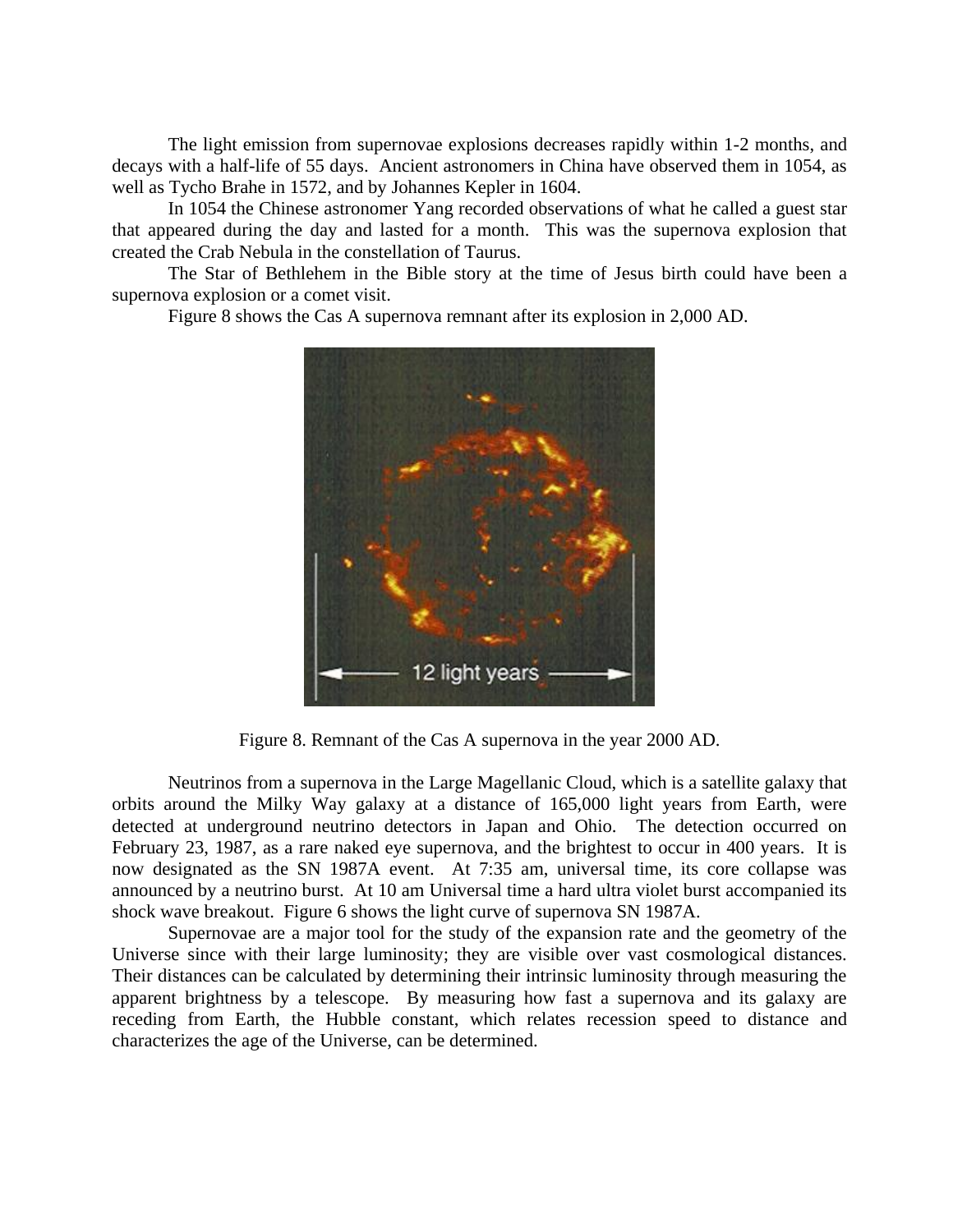

Figure 9. Light Curve of the SN 1987A supernova showing its luminosity in the months after its explosion.

Using NASA's Swift satellite, astronomers have seen a star actually blow up. On January 9, 2008, Alicia Soderberg and Edo Berger of Princeton University, in Princeton, New Jersey, were using the Swift's x-ray telescope to observe a distant spiral shaped galaxy known as NGC 2770. At 9:33 in the morning Eastern Time, the telescope picked up a powerful burst of x rays coming from the galaxy. It lasted 5 minutes before fading away.

The next few weeks, observations made by NASA's Hubble Space Telescope and Chandra x ray observatory, along with Swift and other major telescopes, showed beyond a shadow of a doubt that the January 9, 2008 x ray burst signaled the actual explosion of a giant star. For the first time, astronomers had seen a star blow up in real time.

The x rays were due to a powerful blast wave bursting through the star's outer layers, and blowing it apart. The blast wave itself was triggered deep inside the star, when the nuclear fusion engine at the center of the star ran out of fuel and caused the gravitational collapse of the star upon itself. This newly born supernova could become the Rosetta stone of supernova studies for years to come.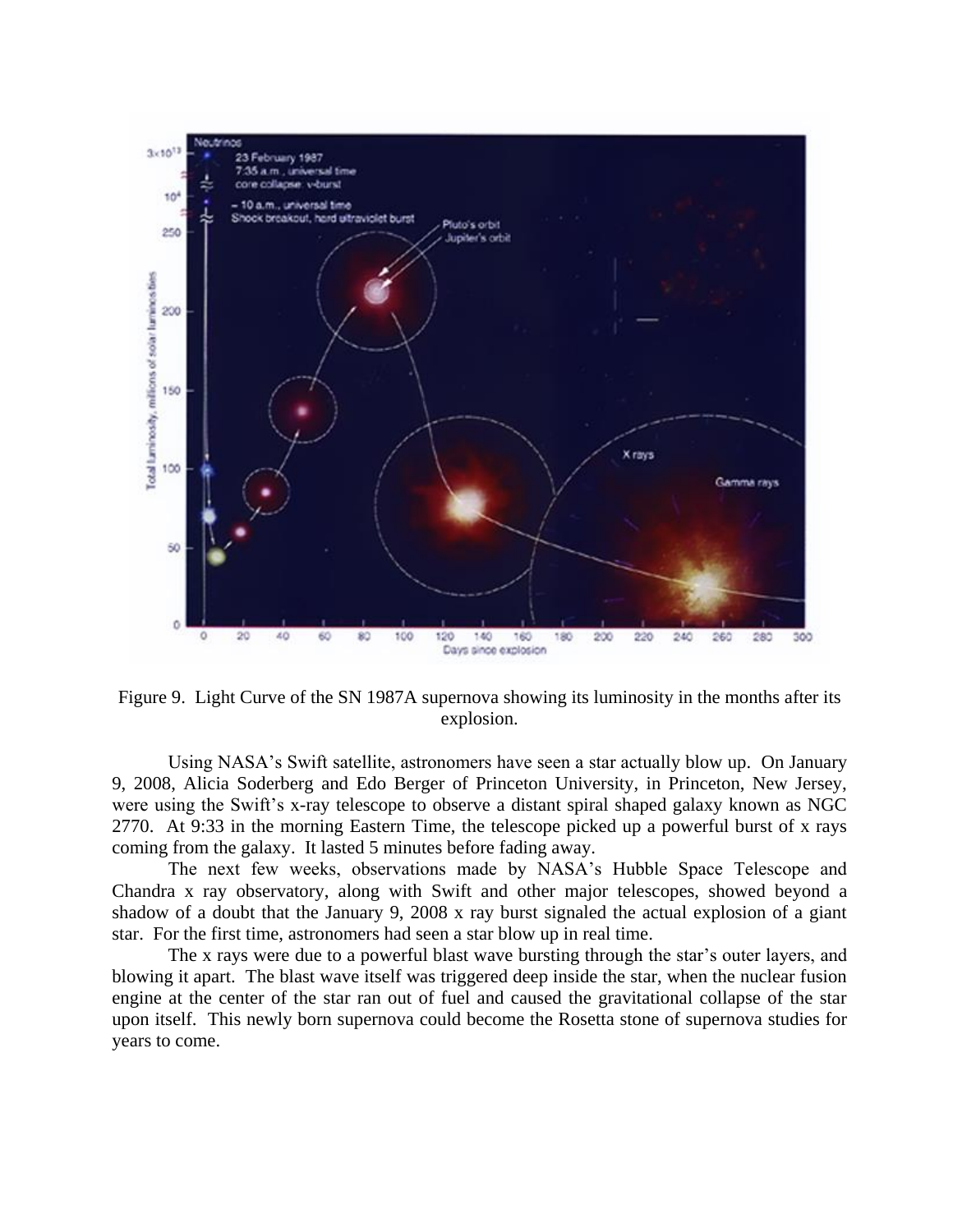

Figure 10. Swift observatory pictures of galaxy NGC 2770 showing on the top an x-ray image and at the bottom a visible light image of supernova SN2008D before its explosion. Also appearing is supernova SN2007uy. Source: NASA/Swift Science Team/Stefan Immler.

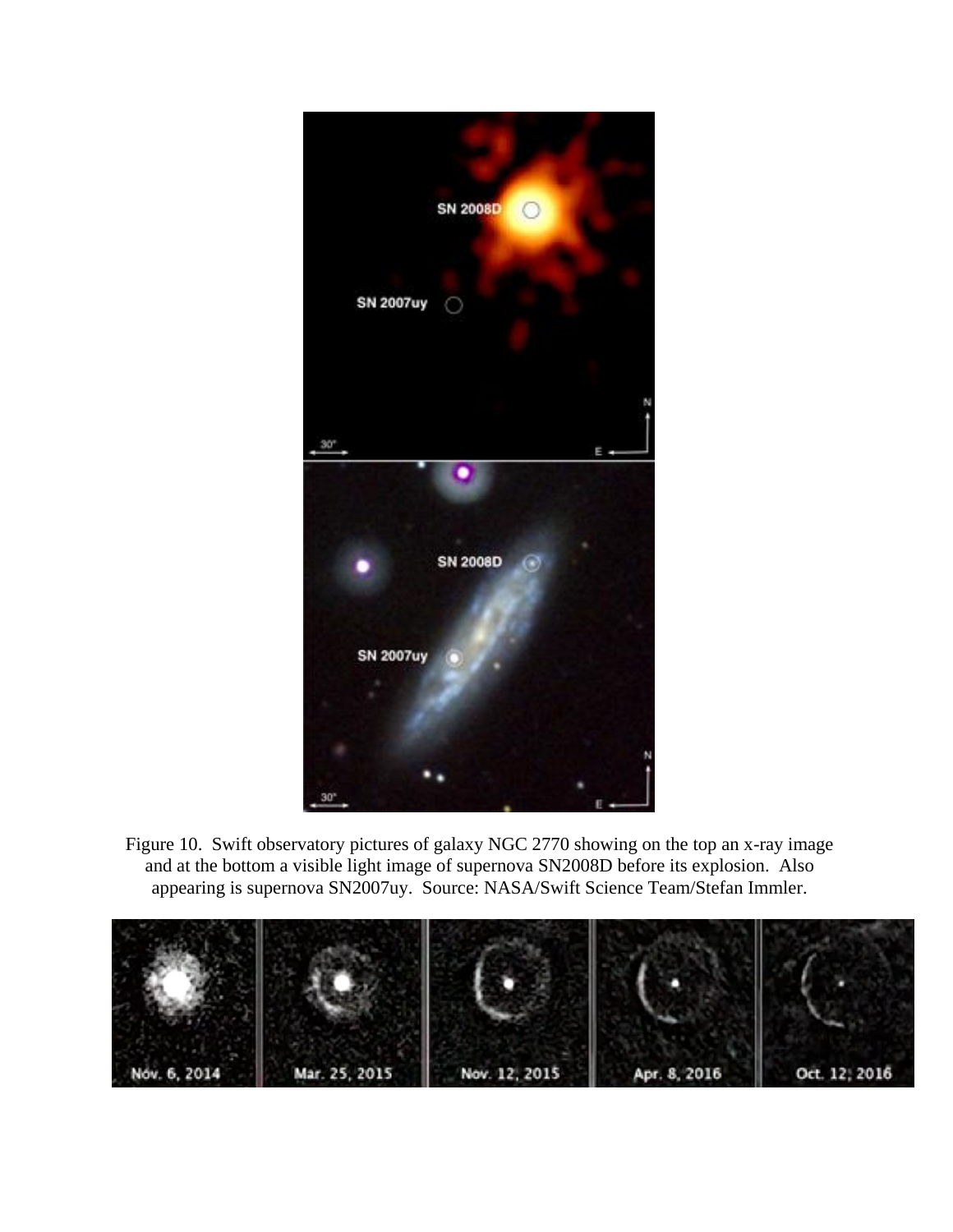Figure 11. Light echo reflection from nearby dust in space from supernova SN 2014J in Galaxy M82, 11.4 million years away captured by the Hubble Space Telescope. This type of supernova occurs when material from a nearby star is absorbed by a white dwarf star, which then explodes. Source: NASA.

# **HEAVY ELEMENTS FORMATION**

In a second-generation star, the presence of the nuclides up to iron makes other reactions possible. Among these reactions are some Alpha-Neutron reactions occurring at  $10^8$  K such as:

$$
{}_{2}\text{He}^{4} + {}_{6}\text{C}^{12} \quad \rightarrow \quad {}_{8}\text{O}^{16} + {}_{0}\text{n}^{1} \tag{40}
$$

$$
{}_{2}\text{He}^{4} + {}_{8}\text{O}^{17} \quad \rightarrow \quad {}_{10}\text{Ne}^{20} + {}_{0}\text{n}^{1} \tag{41}
$$

$$
{}_{2}\text{He}^{4} + {}_{8}\text{O}^{17} \quad \rightarrow \quad {}_{10}\text{Ne}^{20} + {}_{0}\text{n}^{1} \tag{42}
$$

$$
{}_{2}\text{He}^{4} + {}_{10}\text{Ne}^{21} \rightarrow {}_{12}\text{Mg}^{24} + {}_{0}\text{n}^{1}
$$
\n(43)

The generated neutrons can continue the element synthesis process beyond iron by successive neutron capture reactions emitting gamma photons and followed by negative beta decays. This process accounts for the presence of technetium in some stars, as well as the presence of bismuth. This process has a slow time scale of  $10^2$ - $10^5$  years per neutron capture, and cannot account for the nucleo-synthesis of thorium and uranium, because of the occurrence of some short lived intermediate isotopes.

The generation of uranium and thorium is thought to have occurred on a much shorter time scale in an extremely large neutron flux with successive neutron captures known as the r process without the intervening alpha or beta decays: these are the Type I supernovae events. These explosions can generate elements up to the mass number value of  $A = 270$ .

Multiple captures of neutrons in  $92U^{238}$  in man-made thermonuclear explosions lead to the production  $98Cf^{254}$ . This element decays through a spontaneous fission process with a half life of 60.5 days.

With this model, our sun is a third or later generation star formed from the debris of one or several supernova explosion, the last of which may have occurred about 5 billion years ago. We are as humans and the rest of biological life on Earth nothing but the ashes resulting from the fusion and other cataclysmic nuclear reactions that occurred in these stars.

# **NUCLEO SYNTHESIS IN NEUTRON STARS COLLISIONS AND GAMMA RAY BURSTS (GRBs)**

Researchers have been puzzled by data suggesting that supernovae explosions do not produce enough heavy elements to account for their current abundance on Earth. The idea that neutron star collisions create heavy elements was suggested in the 1970s by James Lattimer and colleagues. At the National Astronomy Meeting at Cambridge, England, in April 2001, a team of scientists from the University of Leicester, England, and the University of Basel, Switzerland, led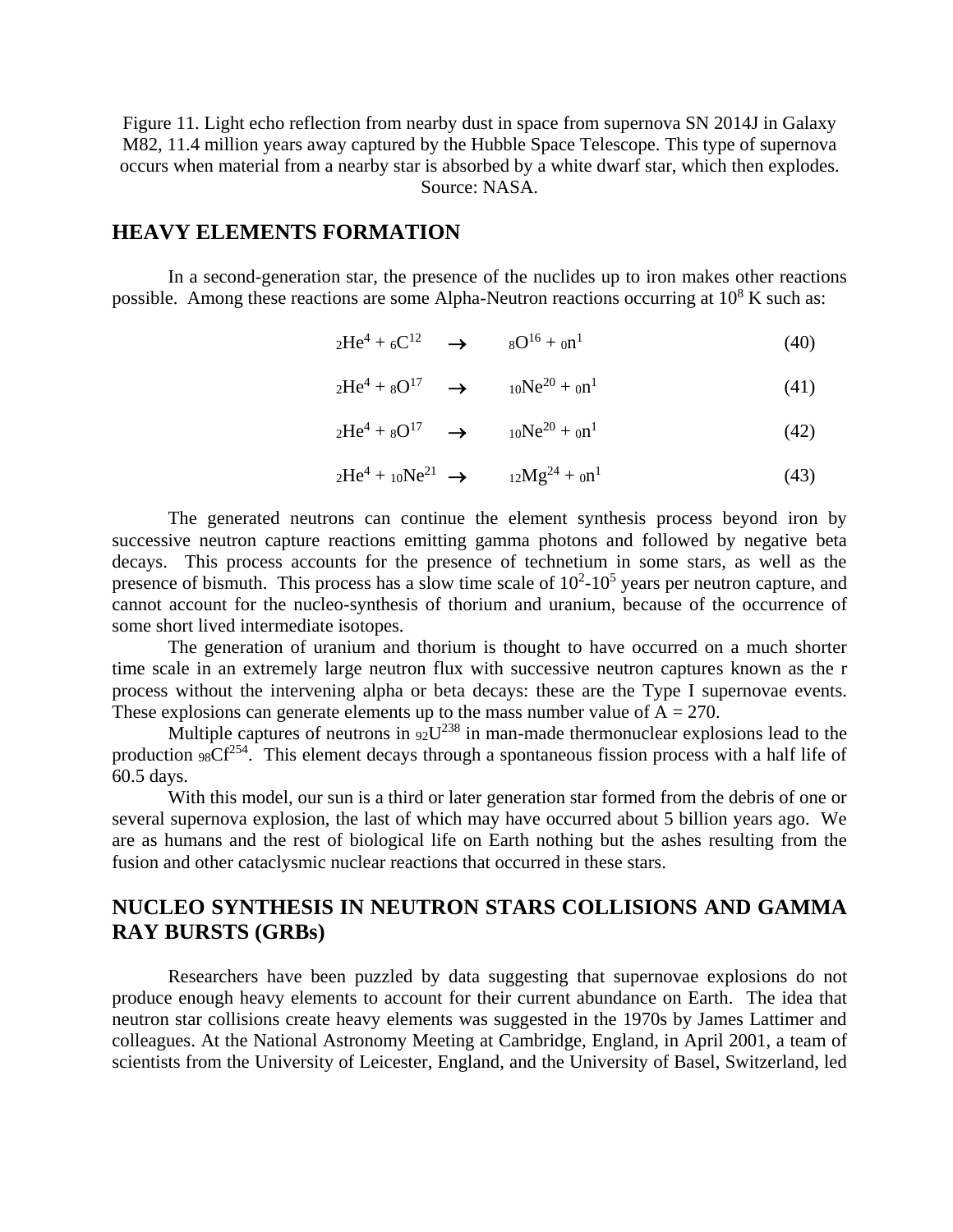by Stephan Rosswog suggested a new theory for the nucleo-synthesis of the heavy elements. These researchers suggest that massive explosions resulting from collisions between pairs of neutron stars may have been the source of the heavy elements.

Neutron stars are the remnant cores of stars, which have undergone supernovae explosions. These collisions would have occurred hundreds of millions of years before the birth of the solar system.

On June 3, 2013 NASA's Swift satellite observed a short-hard gamma-ray burst GRB 130603B (z=0.356), 3.9 billion light-years away. Astrophysicists believe that a crash between two neutron stars, the dense, neutron-rich cores left over after massive stars explode, released the 0.2 second flash of energy. Images by the Hubble Space Telescope nine days later saw evidence for a bounty of heavy elements amounting to about 1 percent of the sun's mass and including several moon masses of gold. These collisions probably happen once every 10,000 or 100,000 years in any given galaxy [4].

The Hubble pictures show a glow of infrared light that is characteristic of radiation emitted by the radioactive decay of heavy elements. Yet the team can't rule out that the light was produced by the gamma-ray burst itself.

Future space missions such as the Advanced Laser Interferometer Gravitational-Wave Observatory will make it easier to find short gamma-ray bursts and may confirm whether they are triggered by neutron stars. New telescopes such as the Large Synoptic Survey Telescope that monitor larger swaths of sky will make it easier to distinguish between a gamma-ray burst's afterglow and shine coming from the heavy elements. Finding signs of heavy elements, which require a lot of neutrons, in association with short gamma-ray bursts is the best evidence yet that neutron star collisions nucleo-synthesize the heavy elements.

# **CONTROLLED THERMONUCLEAR REACTIONS**

Since fusion of the light nuclei occurs at high energies and temperatures, they are called thermonuclear reactions. The possibility of achieving such reactions to Earth has obviously generated much interest.

Reaction like those burning hydrogen in the stars into helium, would take extremely long times on Earth to be of any practical interest as shown in Table 3. However other reactions can be made to proceed much faster on Earth using isotopes of hydrogen such as deuterium  $(1D^2)$  and tritium  $(T^3)$ , which, on Earth, would replace the hydrogen fusion in the stars shown in Fig. 1.

These reactions can be achieved in an uncontrolled manner in thermonuclear weapons, or hydrogen bombs, or in controlled fashion in future controlled fusion devices.

| <b>Fusion Reaction</b>                   | <b>Energy Release</b><br>(MeV) | <b>Characteristic Time</b> |
|------------------------------------------|--------------------------------|----------------------------|
| $1H^1 + 1H^1 \rightarrow 1D^2 + 1e^{0}$  | 1.4                            | 100,000,000,000 years      |
| $1D^2 + 1H^1 \rightarrow 2He^3 + \gamma$ |                                | $0.5$ second               |
| $1T^3 + 1H^1 \rightarrow 2He^4 + \gamma$ | 20                             | $0.05$ second              |
| $1D^2 + 1D^2 \rightarrow 2He^3 + 0P^1$   | 3.2                            | $0.00003$ second           |
| $1D^2 + 1D^2 \rightarrow 1T^3 + 1H^1$    |                                | $0.00003$ second           |

Table 3. Comparison of Reaction Characteristic Times for different Fusion Reactions